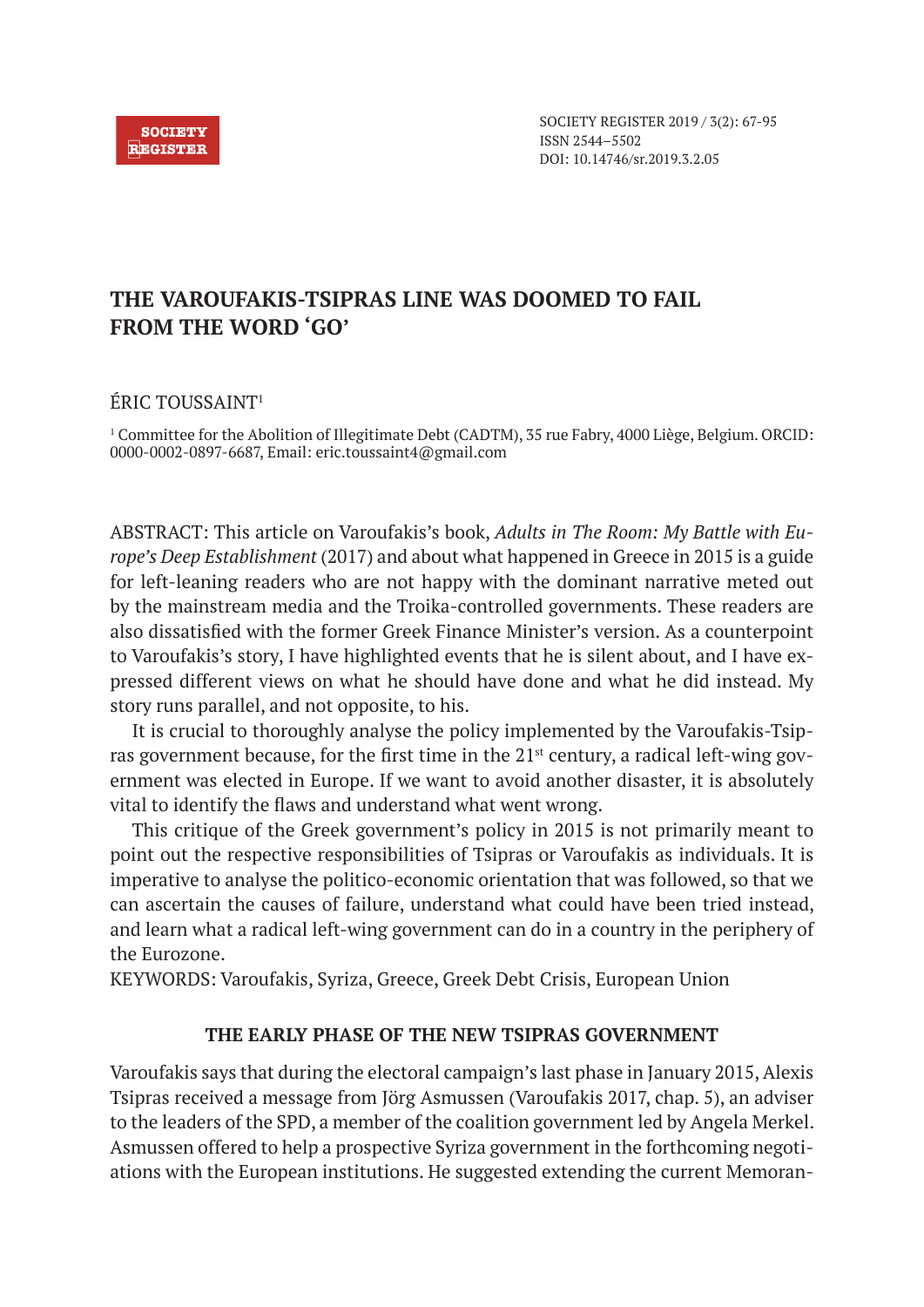dum so that the government could buy some time to continue the reforms stipulated by the Troika before signing a new deal.

Jörg Asmussen recommended collaboration between the Tsipras team and Thomas Wieser (Austrian Social Democrat), who was (and still is) a key player in the Eurogroup and was seen as a potential ally of the Greek government during its upcoming negotiations. A written note from Thomas Wieser was attached to Jorg Asmussen's email. It informed Tsipras and Varoufakis as to what Wieser believed, namely that the ECB had no plans to pay what it owed Greece – that is, reimbursement of profits the Bank made on the Greek securities it held. This contradicted the ECB's assurances of 2012 (see Toussaint 2017a). The amount owed but never remitted to Greece was nearly  $\epsilon$ 2 billion (a considerable sum for such a small country). This was equivalent to the estimated cost of implementing the humanitarian measures Syriza had promised. Unofficially, they also came to know that the Troika was not going to disburse the sums pledged in the second Memorandum, which expired on February 28, 2015. The IMF and EFSF were supposed to make these payments before the Memorandum's deadline (Varoufakis 2017, chap. 5). Thus, the warning was loud and clear: The Troika was going to financially asphyxiate the upcoming government led by Syriza.

Then everything happened very fast. Syriza swept the January 25 elections, and the Syriza – ANEL government took office on January 27.

Varoufakis does not bother to describe how the government was composed. He highlights a few issues that concern him directly. He indicates that his first hurdle concerned Alexis Tsipras. Varoufakis wanted his allies, Euclid Tsakalotos<sup>1</sup> And George Stathakis,<sup>2</sup> To hold posts 'in a ministry linked to economic policy', but Tsipras had decided to appoint Panagiotis Lafazanis to one of those two posts. Lafazanis, one of the main leaders of the Left Platform within Syriza, supported the unilateral suspension of debt repayments and held a 'pro-Grexit position'. Varoufakis writes: 'Alexis had appointed Panayiotis Lafazanis to the ministry (of Productive Reconstruction). This was terrible." Then he continues: "With Lafazanis in one of the key ministries, and with Euclid – who agreed with our covenant – outside the cabinet, my negotiation strategy was in jeopardy' (Varoufakis 2017, chap. 5). According to Varoufakis, Tsipras refused to dismiss Lafazanis, arguing: 'I need Lafazanis inside the cabinet and in an economic ministry to prevent him from pissing in from the outside. If I strip him of it now, on the night before our swearing-in, he will turn even more against me than he already is. The Left Platform will be up in arms' (Varoufakis 2017, chap. 5).

Let me remind you that Lafazanis opposed the capitulation of July 2015, resigned as

<sup>1</sup> Tsakalotos was considered to be a part of Syriza's centre-left contingent, known as the group of 53. The subsequent events clearly showed that Tsakalotos became complicit in an orientation that led to the July 2015 capitulation. Then he became just one more politician who was continuing the offensive against social rights.

<sup>2</sup> Stathakis clearly belonged to Syriza's right-wing and, just like Varoufakis, vehemently opposed Syriza's radical position on the debt issue. He was the Minister of Economy in the first Syriza government from January 27 and managed to keep his ministerial post, even in the second Tsipras government from September 23, 2015, by dint of his support for the capitulation.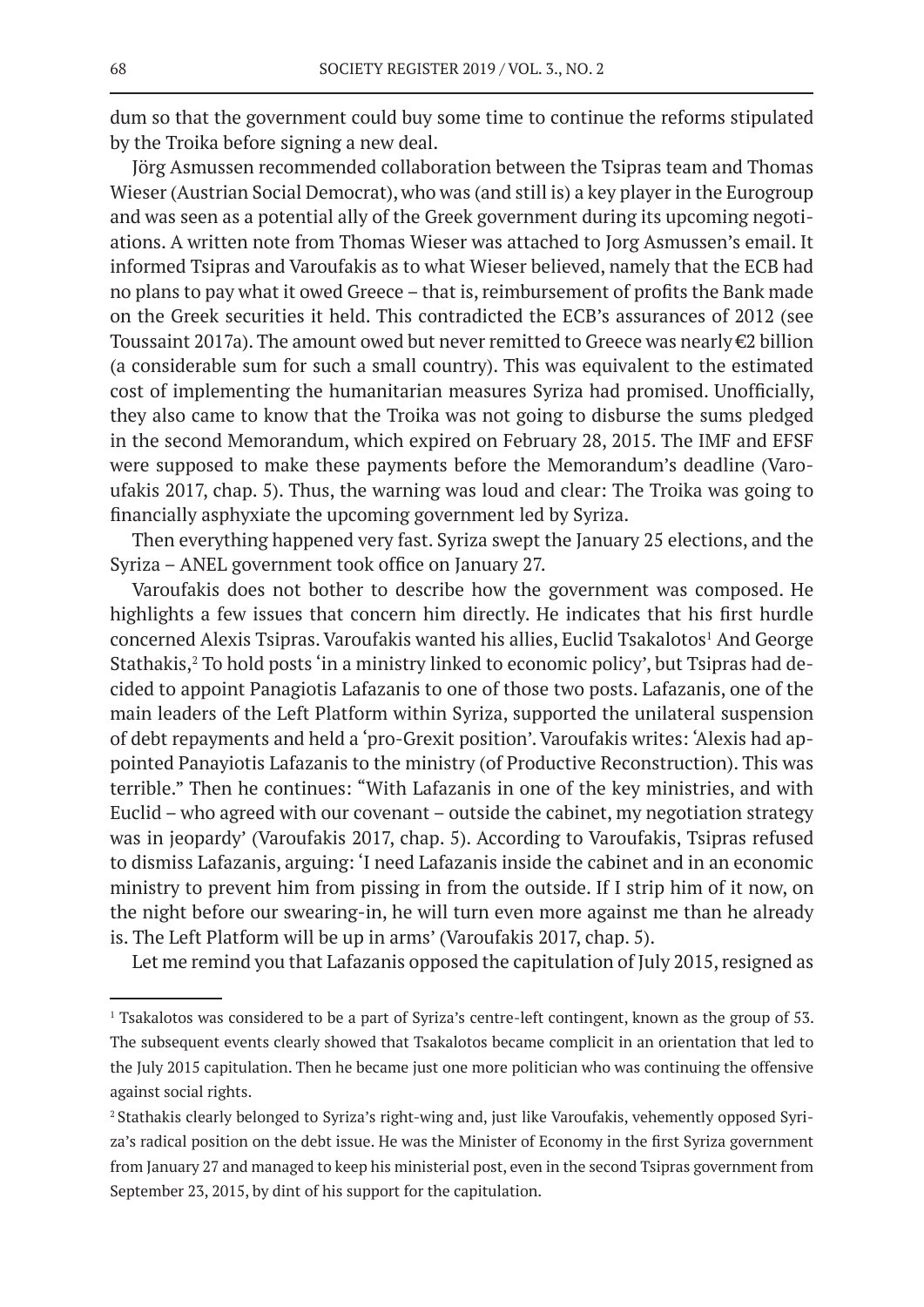minister, voted against the third Memorandum as an MP, and left Syriza with around twenty MPs and many activists to form a new political party (Popular Unity).

Finally, Varoufakis convinced Tsipras to appoint Tsakalotos as Alternate Minister in charge of economic matters within the Ministry of Foreign Affairs, so that he could participate in all the negotiations with the policymakers and be on all the trips to Brussels.

This brings us to what he calls the *war cabinet* (apparently, Tsipras and others who were part of it also used the same term), that is to say, the circle of ministers and officials directly involved in Tsipras's strategy. Varoufakis says the following regarding the war cabinet: 'When its members were in Greece, rather than in Brussels or elsewhere, the war cabinet met daily. It comprised Alexis, Deputy Prime Minister Dragasakis<sup>3</sup>, Alexis's alter ego Nikos Pappas, myself, Euclid and Sagias, the cabinet secretary. Often, we were joined by Chouliarakis<sup>4</sup>, chair of the Council of Economic Advisers, Stathakis, the economy minister, and Gabriel Sakellaridis, the government's spokesperson' (Varoufakis 2017, chap. 6, note 10).

## **VAROUFAKIS'S FIRST DAYS AS MINISTER**

Varoufakis explains that in his first three days in office he buckled down to organize his ministry, put his team of collaborators to work, estimate the liquidity available to the government for debt-servicing and running the State apparatus (e.g. payment of pensions and civil servants' salaries). He was told that it would take 'Anything between eleven days and five weeks' to settle the last issue.

Varoufakis also explains that the Troika had already debilitated his ministry immensely; three areas under his jurisdiction were partially off-limits to the minister: 1) the department in charge of the recapitalization of private banks (the Hellenic Financial Stability Fund or HFSF), 2) the department responsible for privatization (the Hellenic Republic Asset Development Fund or HRADF), and 3) the administration for tax collections, headed by a CEO from the private sector.

Varoufakis realized on 30 January that Dragasakis and Tsipras had decided to further deplete his ministry by withdrawing his jurisdiction over the banks. While Tsipras, Pappas and Dragasakis accepted his proposal of asking the European creditors to take over the Greek banks (see Toussaint 2017b), he says, Varoufakis admits in his book that this project was abandoned from the very beginning of his tenure.

This proposal to hand over the banks to the European creditors went against the interests of the Greek people. This was one of Varoufakis's six *sine qua non* conditions for agreeing to become finance minister. It is extraordinary that he gave it up in the

<sup>3</sup> Yanis Dragasakis (1947): a Syriza leader, a friend of bankers', a member of the 'trio' with Tsipras and Pappas. Deputy Prime Minister from February 2015 to July 2019. Pushed towards the capitulations of 20 February and 13 July 2015.

<sup>4</sup> George Chouliarakis: President of the council of Economists; Finance Minister in the interim cabinet from 28 August to 21 September 2015; one of Greece's main negotiators in Brussels to set up the 13 July agreement. He systematically defended the Troika's interests.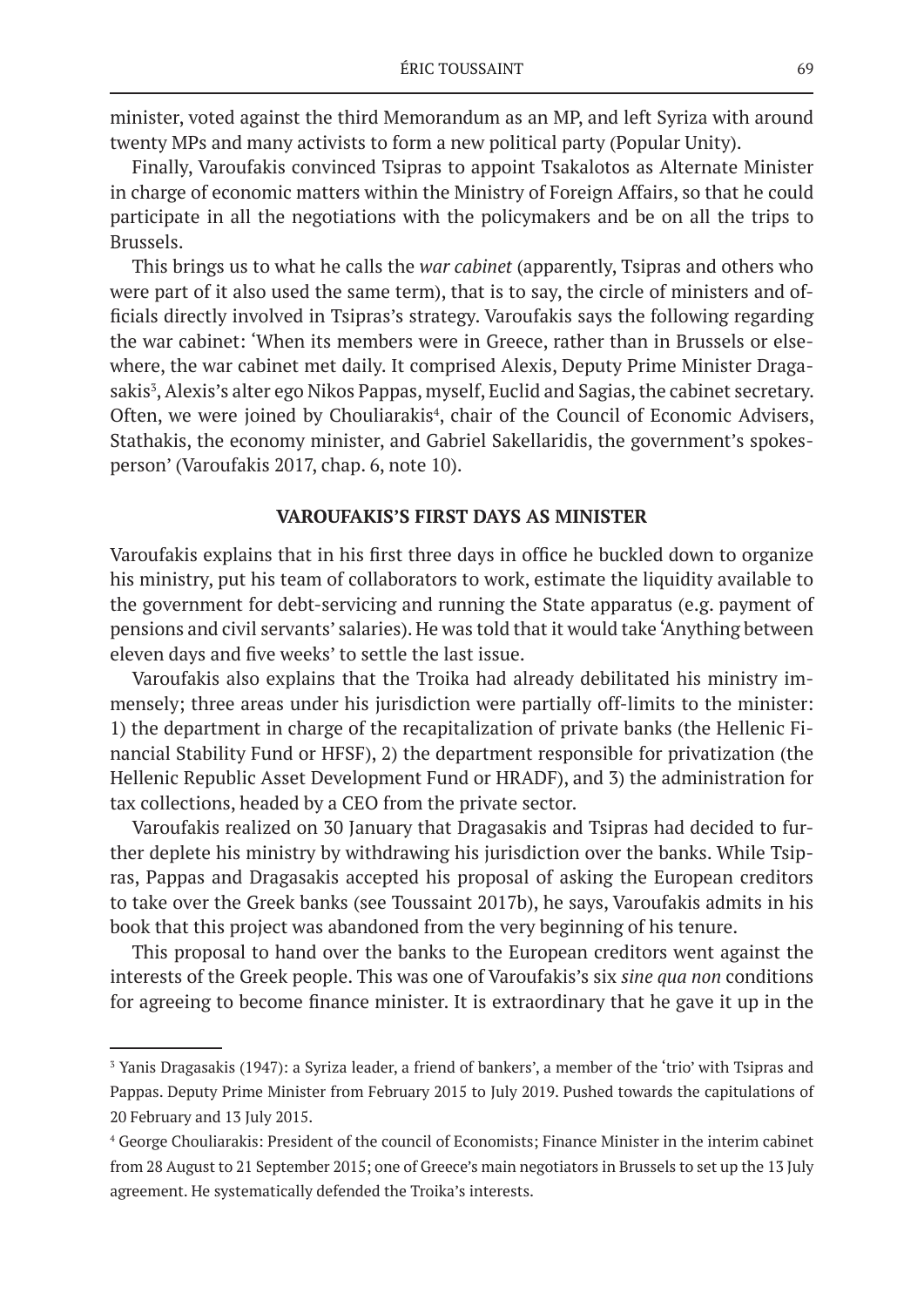very first days of his tenure in the Ministry.

This was only the beginning of a long series of broken promises. Varoufakis explains that he embarked on various significant projects along with his team. Some are extremely interesting: 'developing the parallel payments system' in case of conflicts with the creditors; the campaign against the previous government's decision to promote gambling for increasing public revenues; certain measures to counter widespread tax evasion, etc. Other projects were more than dubious, or even downright unacceptable, for instance, a tax amnesty project. Varoufakis (2017, chap. 6) describes it as follows:

I would announce that for the next fortnight a new portal would be open on the ministry's website on which anyone could register any previously undeclared income for the period 2010-2014. Only 15 per cent of this sum would be required in tax arrears, payable via web banking or debit card. In return for payment, the taxpayer would receive an electronic receipt guaranteeing immunity from prosecution for previous non-disclosure.

## **THE RADICAL IMAGE OF VAROUFAKIS**

On January 30 in Athens, Varoufakis held his first meeting with Jeroen Dijsselbloem, the Dutch Socialist minister who was then the President of the Eurogroup. A press conference followed, and it was largely instrumental in presenting an immensely radical image of Varoufakis to the public eye, nationwide and abroad. TV channels from all over the world telecast the clash between Varoufakis and Dijsselbloem. Varoufakis defied an arrogant Dijsselbloem, who was obviously rude to the minister he had come to meet.

The mainstream media attacked Varoufakis, but the Troika officials, as well as the foreign dignitaries, behaved like bullies who could not bear those signs of resistance, while Varoufakis seemingly symbolized a nonconformist government resisting the injustice of the powerful.<sup>5</sup>

<sup>&</sup>lt;sup>5</sup> This is how Varoufakis describes the scene: when the press conference of January 30 ended, Jeroen Dijsselbloem 'jumped to his feet to storm out. But I had managed to stand up at the same time and offer him my hand. Somewhat thrown by my gesture, and as he had to walk past me to reach the exit, he awkwardly took my hand in his without stopping. The photographers pounced. Their pictures showed an ill-mannered Eurogroup president rudely brushing past me before the customary handshake had been completed'.

He goes on to add: 'The streets of Athens would never be the same for me after that press conference. Taxi drivers, suited gentlemen, old women, schoolchildren, policemen, conservative family men, nationalists and far-Left recalcitrants alike – a whole society whose sense of pride and dignity had been offended by the previous governments' servitude to the troika and its political bosses – would stop me in the street to offer thanks for that brief moment' (Varoufakis 2017, chap. 6).

Stathis Kouvelakis, who was then a member of Syriza's Central Committee, describes the Varoufakis phenomenon in this way: 'We must say a few words about the immense impact that the phenomenon called Varoufakis had. It's rather ambiguous. Certainly, there is some political theatre involved with it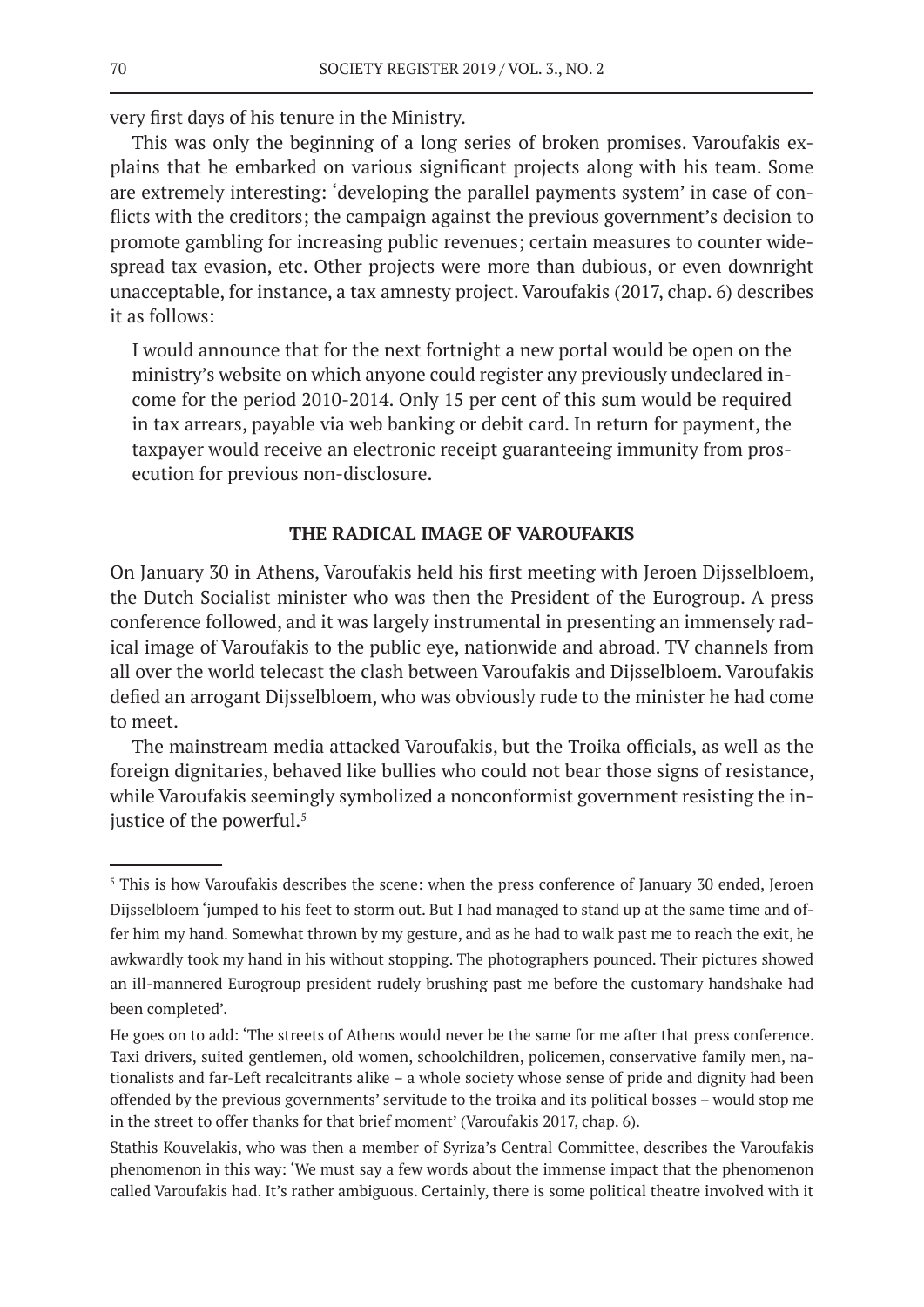## **VAROUFAKIS AND THE SYRIZA GOVERNMENT'S PROGRAMME**

The Thessaloniki Programme, presented in September 2014, promised to terminate the second Memorandum and introduce a national reconstruction plan instead, abolish most of the public debt, discontinue the austerity measures, reinstate the Greek people's social rights, restore wages and pensions to where they were before the first Memorandum of 2010, end privatization, nationalize the banks, establish a public development bank, reduce the public and private debts of low-income households, create 300,000 jobs, and revive democracy.

Varoufakis was opposed to this programme and made no bones about it in his book. His take on September 2014 is as follows:

(…) Alexis had delivered a major speech in Thessaloniki outlining Syriza's economic platform. Gobsmacked, I got hold of the text and read it. A wave of nausea and indignation permeated my gut. Straight away I went to work. The article that emerged less than half an hour later was used soon after its publication by Prime Minister Samaras to lambast Syriza in parliament: "Even Varoufakis, your economic guru, says that your promises are fake". And so they were (…) It was in fact such a ramshackle programme that I did not even bother to criticize it point by point (Varoufakis 2017, chap. 4).

He claims to have accepted the ministerial post on condition that six economic proposals would be implemented on a priority basis. Let us take a look at those measures once again.<sup>6</sup> 'Debt restructuring comes first' (author's note: without reducing the debt stock, while the Thessaloniki Programme promised to write off most of the 'public debt's nominal value'). 'Second, a primary surplus of no more than 1.5 per cent of national income and no new austerity measures. Third, wide-ranging reductions in sales and business tax rates. Fourth, strategic privatizations under conditions that preserve labour rights and boost investment. Fifth, the creation of a development bank that would use remaining public assets as collateral to generate a domestic investment drive, and whose dividends would be channelled into public pension funds. Sixth, a policy of transferring bank shares and management to the European Union...' (Varoufakis 2017, chap. 4).

Of these six priorities, only the second and fifth corresponded to the Thessaloniki Programme, but these were abandoned after the agreement of February 20, 2015.

and that contributes to depoliticising the situation. But it is not only that: Yanis Varoufakis was considered to be really different, and this could not be narrowed down to his looks (...) Apparently this went alongside his assertion of a genuine political dissent. The Varoufakis phenomenon certainly would not have occurred had he not exploded in one of his first official appearances and in the presence of Jeroen Dijsellbloem, the president of the Eurogroup: "Go hang yourself! We want nothing to do with the Troika anymore!" Apparently it was a breach in the system, certainly with some very superficial elements, but it also expressed the desire to leave the current political framework, a desire which temporarily found its signifier in Varoufakis' (Kouvelakis 2015).

<sup>6</sup> I cited those six measures, with my comments, in the first article of this series (see Toussaint 2017b).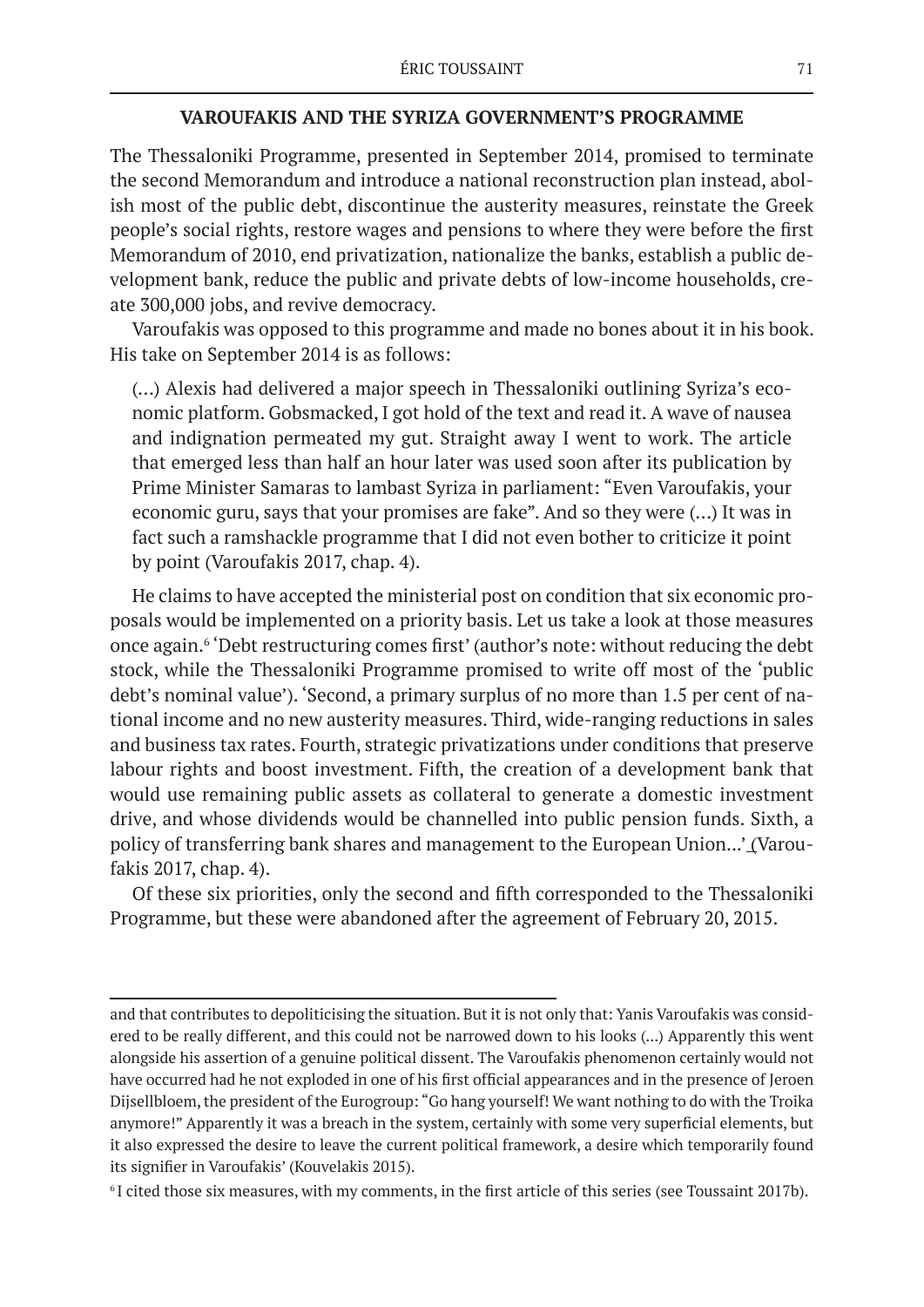#### **THE PROPOSALS VAROUFAKIS MADE TO THE TROIKA**

Contrary to the caricature presented in the dominant media and by the governments of the creditor countries, Varoufakis, as chief negotiator, made very moderate propositions to the Troika which were a setback, or even in contradiction with the Thessaloniki Programme. He assured the 'Adults' that the Greek government was not asking for a reduction of the debt. He suggested that the different forms of debts held by the Troika be exchanged for new issues over a longer period, thus reducing the annual strain on the Greek budget. He did not dispute the legitimacy or the legality of the debts. This is very serious.

He did not point out the right and the will of the Greek government to conduct an audit of the debt. In his book, there is no mention of the debt audit commission created by the President of the Greek parliament. Not one word. This certainly was not because this initiative was not known in Greece. On the contrary, it was very well spotlighted. Varoufakis chose to remain completely silent on the debt commission because it did not enter into his vision of the negotiations.

He proposed to redraft a part of the ongoing Memorandum in order to prolong it and to adopt certain of the measures it proposed. He repeatedly affirmed that 70% of them were acceptable. He added that many measures that could be applied were positive but that 30% of the Memorandum should be replaced by measures that would have a neutral effect on the budget. That meant introducing new measures, mainly to ease the humanitarian crisis, which would not increase the deficit that the Samaras government had budgeted because they would generate increased revenues or have the result of reducing spending in certain areas.

Varoufakis confirmed that the government he represented would not challenge the privatizations that had taken place since 2010, and moreover, more were possible on condition that the price was right, and the buyers respected the labour rights.

Varoufakis also confirmed that Greece could not be salvaged unless it remained in the Eurozone. He held back any mention to the opposing negotiators that the Syriza party programme implied that the Greek State would exercise control over the private banks of which it was the majority shareholder.

One of the genuinely radical elements in Varoufakis's discourse is that on several occasions at the start of his period in office he said plainly that the Troika was not democratically legitimate, and his government would not collaborate with it. However, when referring to his book, it is evident that, in practice, he accepted the Troika. It only disappeared in words. The only concession the Troika made was to agree to the pretence that it did not exist. Although the Troika played hide and seek, it knew how to make its presence felt. Varoufakis shows that the Troika was always present and real at all the key moments of negotiation and of decision taking.

Varoufakis well describes how heavy the debt burden was. He had worked out the needs for repayments for the year 2015: '(…) it turned out that for 2015 alone the Greek state needed  $\epsilon$ 42.4 billion just to roll over its debts, the equivalent of 24 per cent of national income. Even if the troika were to disburse all the money specified by the second bailout loan agreement, we would still be €12 billion short. For a country with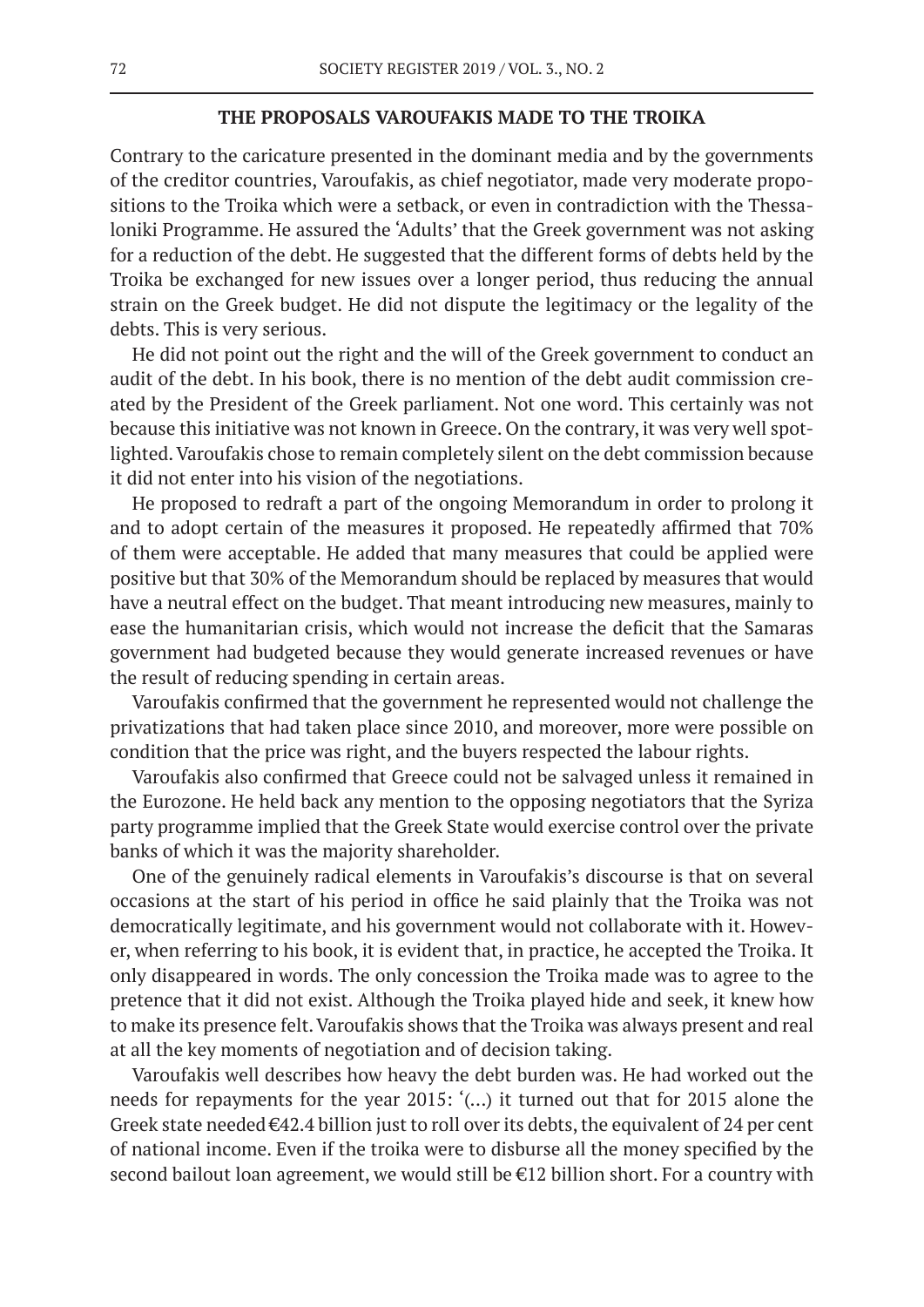no capacity to borrow from private investors, empty coffers and a devastated population, meeting these debt repayments meant only one thing: the plunder of what was left in the reserves of pensions funds, municipalities, hospitals and public utilities, while going to the troika cap in hand to borrow huge amounts more, pledging to squeeze our pensioners, municipalities, hospitals and public utilities yet further, all in order to give the money back to the troika. Only a lobotomy could have convinced me that doing this was in our people's interest' (Varoufakis 2017, chap. 5). Further on he says, recounting his first meeting with the President of the Eurogroup on 30 January in Athens, '(…) debt repayments for 2015 alone amounted to 45% of all the taxes it hoped to collect' (Varoufakis 2017, chap. 5).

The problem is that in accepting, on 20 February, to continue all debt payments according to plan until 30 June 2015, he accepted a situation worse than the hellish one described above because the creditors had not taken on any promise to make the least payment.  $\epsilon$ 7 billion would be needed before the end of June 2015. That sum must be compared with the €2 billion needed by the Thessaloniki Programme to meet humanitarian needs, to the end of 2015. My own figures show that because of debt repayments, no more than €200 million was spent by the Tsipras government between February and June 2015, which was quite insufficient.

It was clear that in continuing to repay without the guaranty of receiving fresh money, the situation could only get worse. It was just as clear that the second Memorandum had to be followed by a third for the creditors to grant new loans to repay the previous ones.

Varoufakis's claim that another outcome was possible was only a fanciful belief that the creditors could be simply persuaded to allow Greece to end the most antisocial of the austerity measures, the shackles of the Memorandum, and to reduce the size of repayments during 2015 (without changing the outstanding capital). This position could not hold water.

#### **VAROUFAKIS'S NEGOTIATING STANCE**

At the meeting on 30 January between Varoufakis and the President of the Euro-group, Jeroen Dijsselbloem, the latter clearly indicated that he was not interested in the mandate that the Greek people had granted to the Tsipras government. He refused to replace the Memorandum with a new agreement and would not even modify the Memorandum as it existed, saying that the European Central Bank could prevent Greek banks from having normal access to liquidities.

Hoping to find support from their so-called 'socialist' governments in loosening the grip of austerity policies, Varoufakis met the French and Italian leaders and the British leaders who at the time were seeking to turn their economy around even if that caused a bigger deficit. Then he went to Frankfurt to try to sweet-talk the ECB and finally to Berlin.

Before going a meeting was held with Tsipras, Pappas and Dragasakis. Varoufakis got the green light to not ask for a morally sound debt write-off. In so doing Varoufakis renounced a fundamental argument before international public opinion that could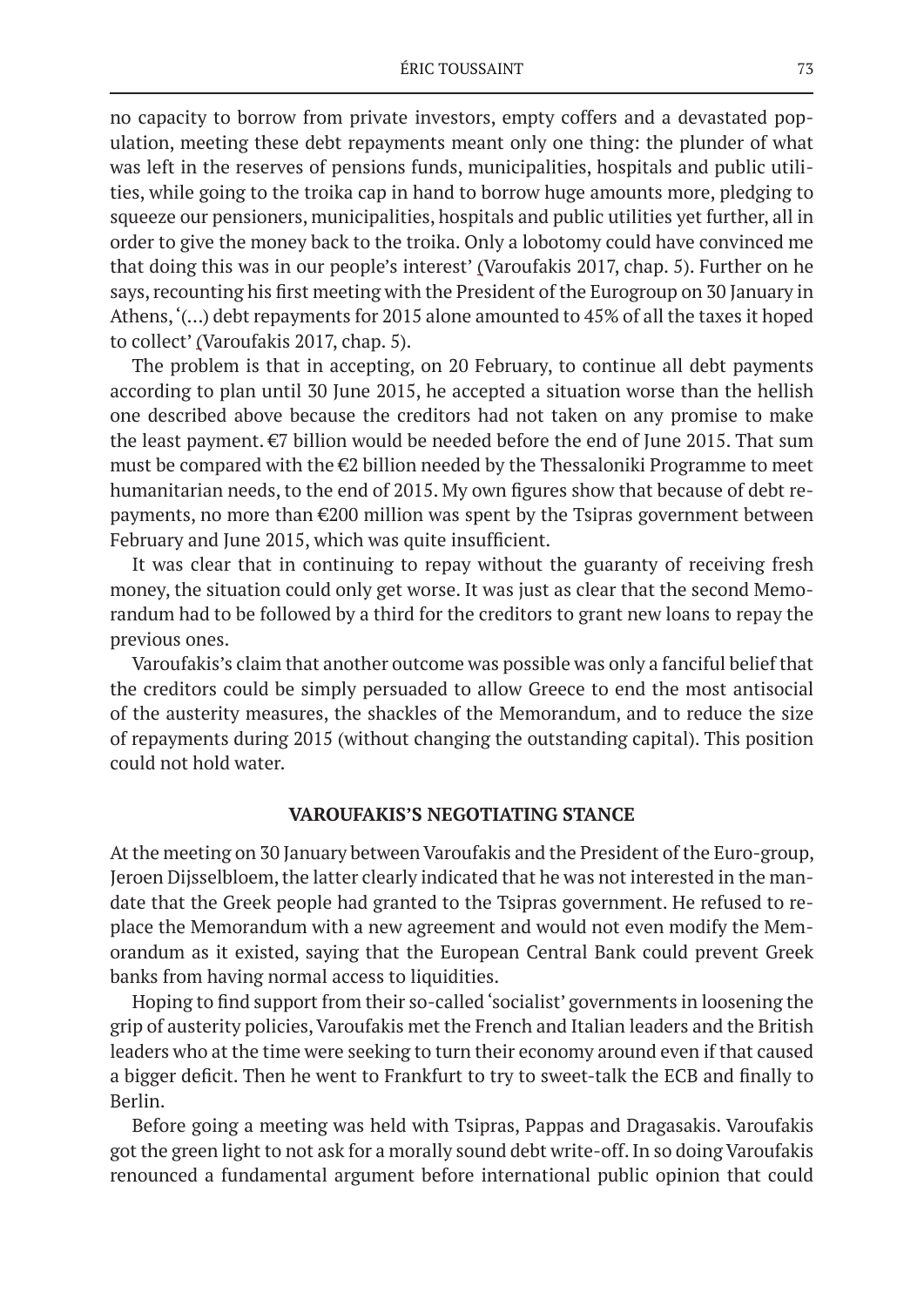have put the creditors into difficulty on one their weakest points. Varoufakis recognized that the secret agreement at this meeting was in contradiction with the official Syriza orientation: 'Syriza's position on public debt had been nothing more than a crude demand for an unqualified write-down. With half the party still demanding a unilateral haircut of most of the debt, most not even privy to the idea of a debt swap, and with only a tenuous, verbal covenant binding the leadership trio to my strategy (…)' (Varoufakis 2017, chap. 5). Thus, Varoufakis rejected the programme on which Syriza had been elected to government and rebuffed the Syriza base.

As from 1st February, a week after Syriza formed its government, Varoufakis began his first tour of Europe as a Minister in the company of Euclid Tsakalotos. On Sunday 1<sup>st</sup> February the schedule was tight: an official meeting with Michel Sapin, French Minister of Finance, another with Emmanuel Macron, French Minister of the Economy and four unofficial meetings with Poul Thomsen, deputy director of the IMF for European affairs, Pierre Moscovici, European commissioner for economic and monetary affairs, Benoît Cœuré, second in command at the ECB and with Francois Hollande's Secretary. On Monday second February he was in N°10 Downing Street in London with George Osborne, the British Conservative Prime Minister, after which he gave a talk to two hundred financial actors invited by the Deutsche Bank. The next day Varoufakis went to Rome to meet the Italian Minister of Finance, Pier Carlo Padoan. Finally, on the 4th he had a meeting in Frankfurt with Mario Draghi and the executive council of the ECB.

At each occasion, Varoufakis proposed an exchange of debt without reduction or write-down.<sup>7</sup> He made it clear that the Greek government would pay private sector debt on the nail (about 15% of the Greek debt was held by private holdings – Greek or foreign banks, investment funds or vulture funds, among others).

The first contact with Benoît Cœuré, a Director of the ECB, was very revealing. He came straight to the point – did the government have, or have not, the intention to restructure unilaterally the Greek government bonds that the ECB owned? Putting the issue in this urgent fashion plainly revealed it was what the ECB feared more than anything else. It was an entirely feasible option that Varoufakis had mentioned several times before becoming Minister. The values in question had been issued under Greek jurisdiction over the 2010-2011 period. The ECB had bought them at 70% of their value but counted them at 100% while at the same time demanding excessive interest rates. Equivalent values held by Greek pension funds had undergone a 'haircut' of 53% in March 2012. The ECB had refused that the same measure be applied to the values it held. The Greek government would have had the moral, and indeed the legal, right to take such an action. It will be seen further on that; finally, the Greek government never would take such action on the ECB-held values, even though it should have done so and would have had a very good chance of winning on the issue.

<sup>7</sup>As he himself indicates, Varoufakis' main proposal in terms of debt restructuring is in line with the text entitled *A Modest Proposal for Resolving the Euro Zone Crisis* (2013)*.* Carrying out this proposal, which consisted of pooling public debts in the Eurozone, would have involved a joint decision by the governments of the Eurozone so as to provide relief to public finances and to leave austerity policies behind.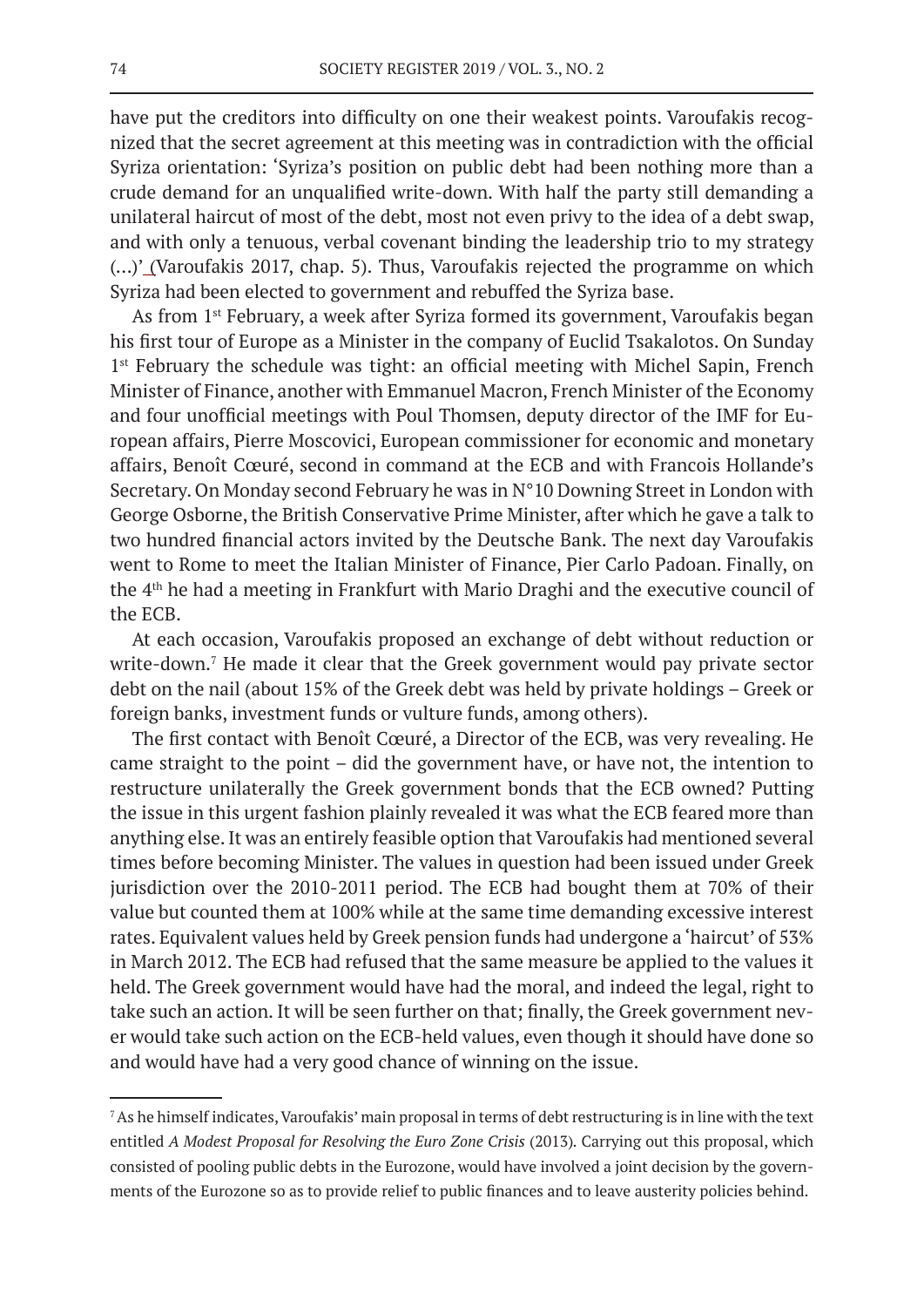In London, before a hall full of bankers and investment fund directors, Varoufakis sought to reassure them that private creditors have nothing to fear. He reiterated his false thesis of the 2010 Greek government failure (see details here: Toussaint 2017c). This comforted them and gave them leave to concentrate on the public debt crisis. He told them: 'Second, I admitted that we had a divided cabinet; that, yes, there were those who wanted Grexit, who were not interested in negotiating with the EU and the IMF, convinced that nothing good would come of it, and who just wanted out. And then there were those of us around the prime minister whose objective was a negotiated solution within the eurozone. But I added on a positive note, this division would not affect the negotiations, which would be conducted by my core team. Our Grexiteer colleagues would not get in the way but would be patient and give us a chance to demonstrate that a viable agreement was possible. As long as Greece's official creditors, the EU and the IMF, were willing to strike a mutually advantageous agreement, the world of finance had nothing to fear from my Left Platform colleagues in government' (Varoufakis 2017, chap. 5)*.* Several times, Varoufakis tried to convince his hearers that the majority of the government had totally reasonable positions, which should be given support in order to neutralize, within the Syriza government and in the party, what he considered to be an irresponsible extreme left. He was sure he had convinced the hall: 'As I had remarked to the City's financiers (…) it was a measure of the depth of the euro crisis that it took a radical left-wing government to table mainstream liberal proposals for its solution' (Varoufakis 2017, chap. 5).

While in Rome Varoufakis met the Italian Minister of Finance, who informed him that he softened-up the German government and particularly Schäuble by pushing through a labour market reform in the face of opposition from the social movements. 'That turned out to be "labour market reform" – code for weakening workers' rights, allowing companies to fire them more easily with little or no compensation and to hire people on lower pay with fewer protections. Once Pier Carlo had passed appropriate legislation through Italy's parliament, at significant political cost to the Renzi government, the German finance minister went easy on him. "Why don't you try something similar?" he suggested. "I'll think about it," I replied. "But thanks for the tip"' (Varoufakis 2017, chap. 5).

In the end, that is where the strategy that Tsipras and Varoufakis choose together led. The Italian 'socialist' Minister's words contain a profound truth. The reasoning of the European leaders is to inflict the easing of constraining labour legislation and lower wages to render European goods and services competitive in the face of foreign-produced merchandise and services. The conditions inflicted on Greece are part and parcel of this strategy, and Varoufakis has refused to understand that or radically oppose it. The enormous Greek debt is a fundamental weapon used by the public creditors to make an example of Greece to drive home what it costs to any people who may resist their power, and of course to strip workers of their rights.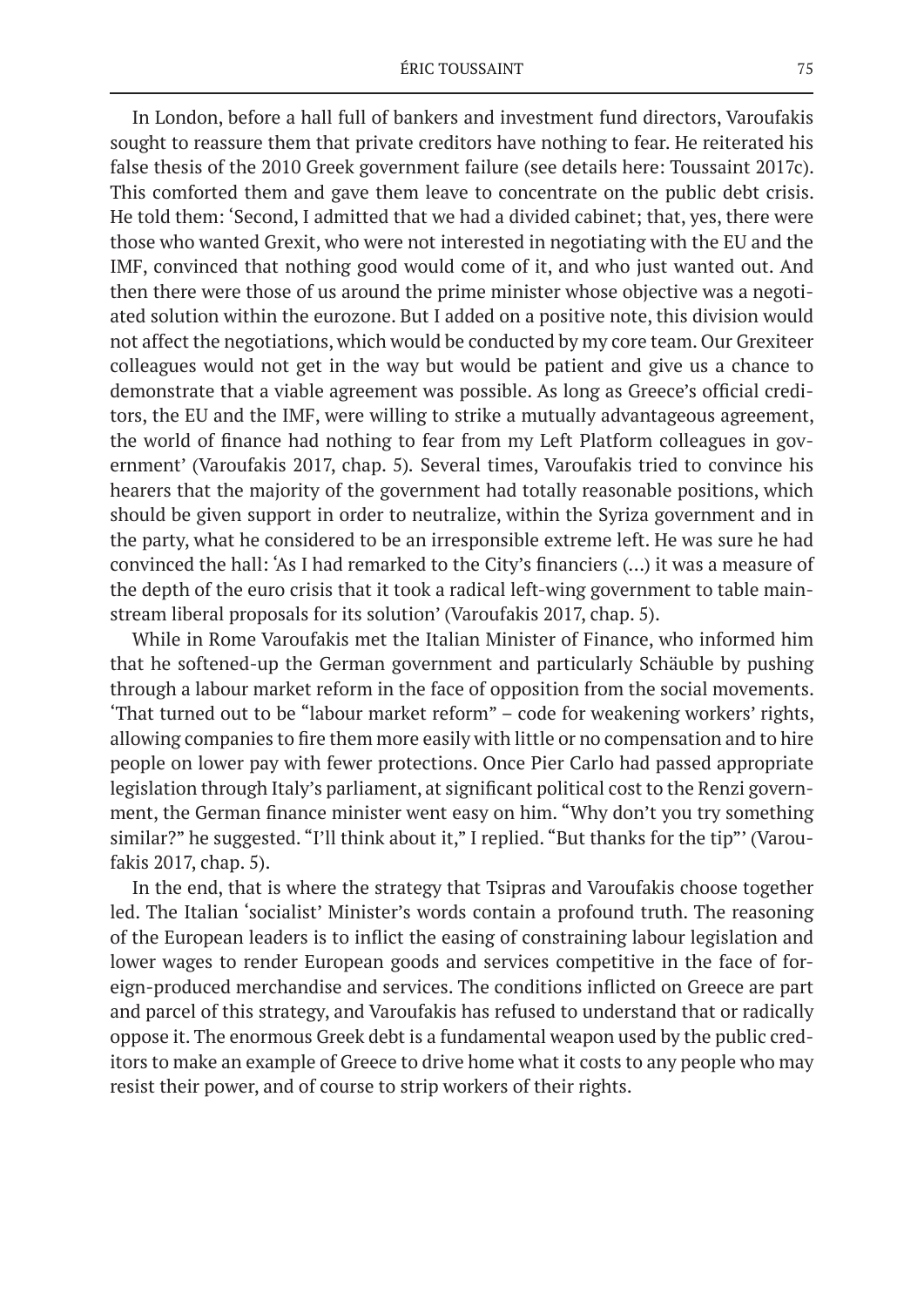# **ON 4 FEBRUARY, THE ECB BRINGS OUT ITS TOP GUNS ON THE GREEK GOV-ERNMENT**

On 4 February in Frankfurt, Varoufakis met ECB directors: Mario Draghi, its President, and three others – the Frenchman Benoît Cœuré, the German Sabine Lautenschläger and the Belgian Peter Praet. Euclid Tsakalotos still accompanied Varoufakis.

Mario Draghi announced that the Board of Directors of the ECB would probably decide, during that afternoon, to cut-off access to liquidities for Greek banks. As Varoufakis says, 'It was an explicit, calculated act of aggression' (Varoufakis 2017, chap. 5).

This requires explanation. The ECB provides liquidities to the banks in the Eurozone. To gain access, the banks (whether public or private) must deposit financial securities as guarantees. This is called 'collateral'. The collateral may be of different types, such as, among others, public debt securities or securities on private corporations. The ECB may consider that the instruments that are deposited are doubtful, either because they lack sufficient guarantees or are low quality. In this case, it may block access to further funds. This provokes doubt and a 'run' on the banks.

The only way out for the banks in difficulty is to get emergency liquidities from the national central bank. This is a costly solution. Should the national central banks do this, they must demand a high-risk interest rate. What is more, the sums available are limited and evolve weekly. When this happens, the national central bank's directors meet each Friday to fix the amounts to be made available for the week to come, after analysis of their situation. Again, the ECB must agree and may limit the volume of liquidities that may be made available. Should this happen, the government will order banks to shut their doors, which is what happened at the end of June 2015 when the ECB stopped all emergency liquidities in order to influence the 5 July referendum. This forced the Greek government to close the banks as from Monday 29 June (see Voanews 2015).

Back to 4 February 2015. The ECB decision to close Greek banks' access to funds was clearly a quick and aggressive strategy to destabilize the Greek government. This strategy had been enacted even before the elections took place. In fact, at the end of December 2014, once the Greek government had called snap elections to take place on 25 January 2015, the director of the Greek central bank, Stournaras, a one-time friend of Varoufakis (see Toussaint 2017c), deliberately made announcements aimed at worrying depositors in Greek banks. In coordination with Samaras, Stournaras weighed on the Greek voters, hoping to maintain the outgoing 'New Democracy' conservative government. Consequently, withdrawals began to increase sharply.<sup>8</sup> Samaras's oft-repeated campaign themes were: 'If you vote Syriza relations with Brussels will be difficult; the ECB will cut liquidities; chaos is just around the corner'. Despite this co-

 $\,^8$ Varoufakis writes: 'Since 15 December, when Stournaras accelerated the bank run that Prime Minister Samaras had begun, depositors had withdrawn €9.3 billion from Greek banks, and the rate of withdrawals had hit €1 billion daily. By the time of the election, €11 billion would have found its way abroad or under mattresses. To be able to pay out so much money, the banks had had to increase their dependence on the ECB to the tune of more than €60 billion' (Varoufakis 2017, chap. 5).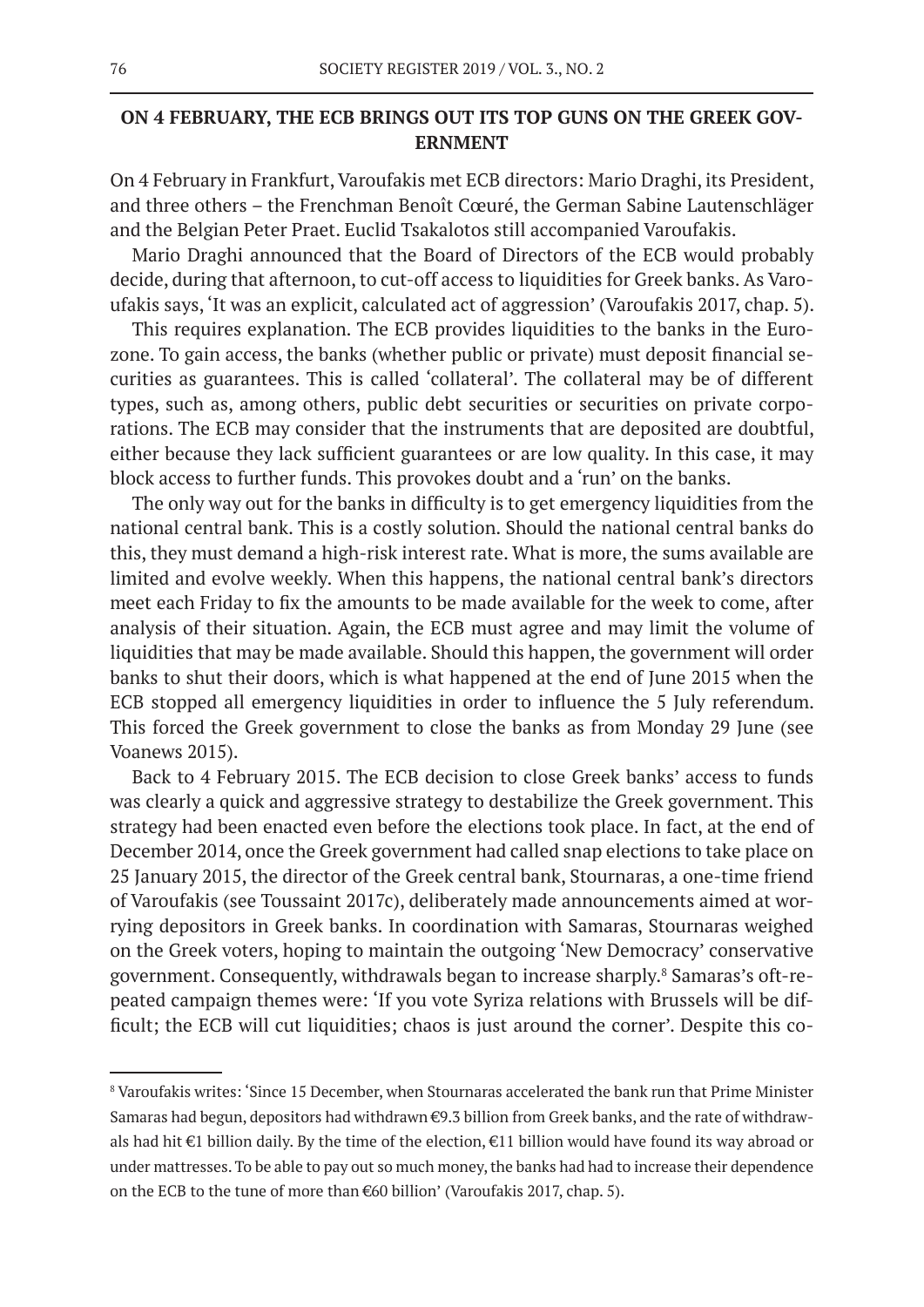ercion, Syriza won the election, but Stournaras remained the governor of the Greek central bank – he is in Greece the plenipotentiary of Mario Draghi and the European leaders opposed to Syriza.<sup>9</sup> He should have been replaced. He was not, and as we shall see further on it was Varoufakis who convinced Tsipras to keep him in place.10

So, the ECB decided on 4 February 2015 to immediately apply extreme measures on the Tsipras government. Not moral pressure or coercion but direct aggressive action, as Varoufakis describes it in the passage cited above.

The effects of such decisions are, in fact, immediate. First, the Greek banks are forced to pay higher rates to have access to liquidities. This weakens their positions. Second, short-term financing for the Greek State becomes much more difficult. This meant that the liquidities granted by the ECB were used to purchase short-term (less than one year) Greek treasury bills. This permitted the Greek government to keep going (Eurozone governments cannot borrow from their own central banks). As the ECB was limiting liquidities, the Greek government had to borrow from Greek banks at much higher interest rates, thus adding to the Greek debt burden.

So, by reducing Greek banks' liquidities and increasing the cost of financing, the ECB made it more difficult for the Greek treasury to find funds from the Greek banks.<sup>11</sup>

 $11$  Private banks receive cash with which they buy government securities for profit. Then they deposit these securities as collateral with the central bank in order to obtain liquidity (credit) that they use to buy other public securities (Greek banks are granting less and less credit to the private sector, and the share of non-performing loans in their credit portfolio is increasing at a rate of 45% in 2015. So they are

<sup>9</sup> Varoufakis sums up the import of Stournaras's speech at the annual meeting of the Central Bank's shareholders in Athens on 26 February: 'I realized it was the kind of speech that Antonis Samaras, the former prime minister, would have made had he defeated us on 25 January: a paean to the previous government's policies, a repetition of the lie that Greece had been recovering prior to our election, a total espousal of the troika's agenda and a series of veiled threats against the government' (Varoufakis 2017, chap. 10). He also writes 'As for Governor Stournaras, he was the troika's local functionary in more ways than one'.

<sup>&</sup>lt;sup>10</sup> In 2014 already, Varoufakis had claimed that it would not be necessary to replace Stournaras if Syriza came to power. Varoufakis tells about a conversation he had at a meeting with Tsipras, Pappas, Dragasakis, Tsakalotos and Stathakis in June 2014: '"Is it a coincidence that three days from today Prime Minister Samaras will transfer Stournaras from the finance ministry to the governorship of the central bank?" I asked. "It's obviously a stratagem in anticipation of your electoral victory". At that point, Alexis grew angry. "The first thing I shall do as prime minister is demand Stournaras' resignation. I will drag him from the central bank kicking and screaming if need be". Pappas offered several even more drastic solutions to this problem. I pointed out that it hardly mattered who sat in the governor's office' (Varoufakis 2017, chap. 3). Another passage in Varoufakis's book shows that he told Tsipras he should not get rid of Stournaras: 'Alexis had repeatedly told me and others that removing Stournaras was his top priority. Ironically, I had advised moderation and tempered his animosity towards Stournaras, pointing out that the government could not remove the governor of the Bank of Greece without a major clash with the ECB's executive council (…) But in trying to contain Alexis's fury towards Stournaras, I had created the impression among the Syriza leadership that I was soft on the troika's favourite son in Athens' (Varoufakis 2017, chap. 10).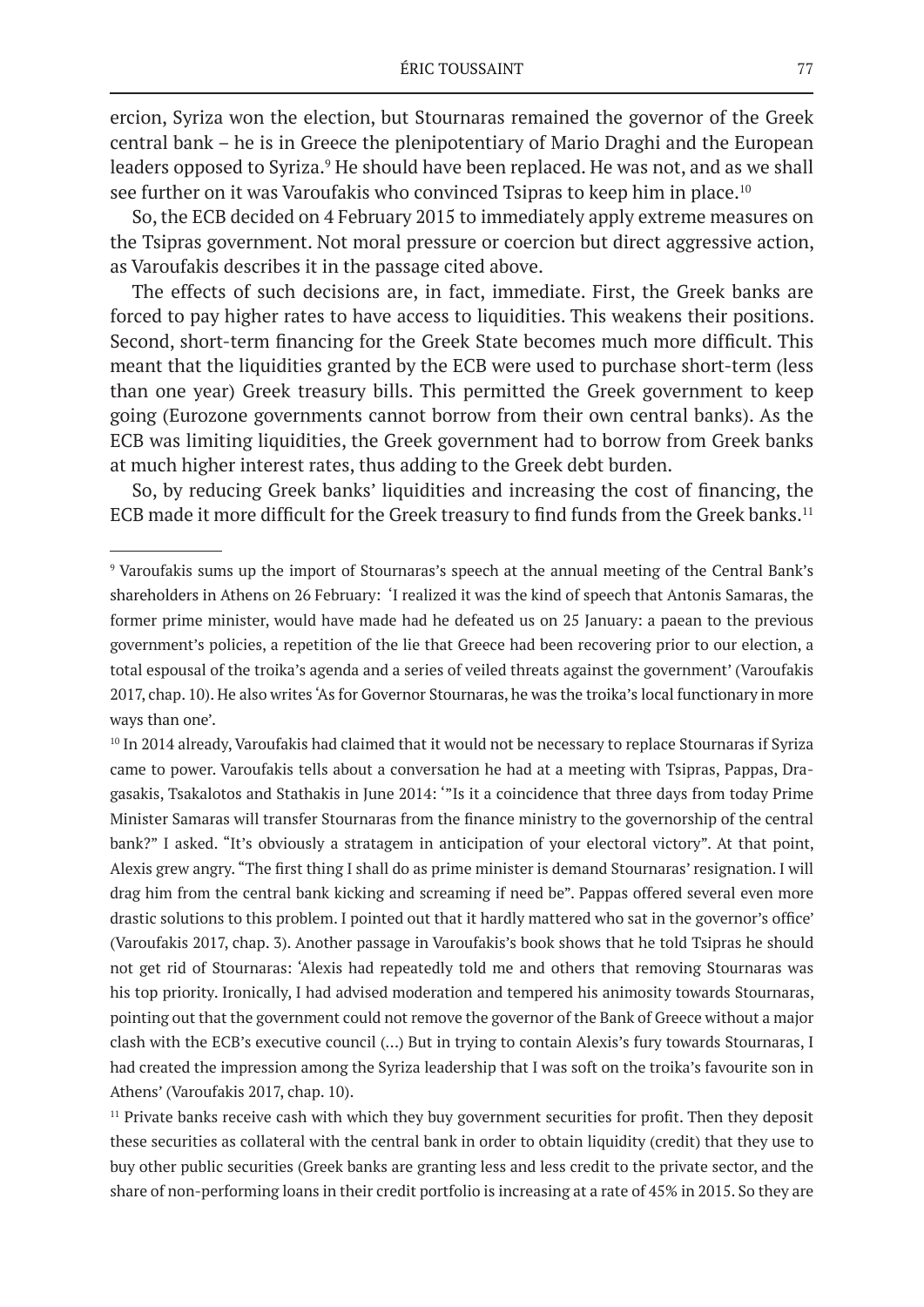At the same time, on the one hand, other private foreign funding was difficult to find, or downright non-existent. On the other hand, as we have seen, the ECB no longer intended to cede to Greece the profits that it had made on its debt (€2 billion should have been reimbursed over 2015). This also was a purely political decision. In 2014 the ECB had made some reimbursements to the Samaras government even though it was behind in applying the second Memorandum. Even before the result of the election of Tsipras was known emissaries of the Euro group and the ECB made it known that the promised  $\epsilon$ 2 billion would not be paid.

Finally, because the ECB considers that securities lose their value because of the situation of the banks, as well as of the State, deteriorates, this increases withdrawals and further restricts the State's access to funds.

There is further proof of the politically aggressive nature of the ECB's decision to cut off liquidities to Greek banks. As we have said, the ECB may consider that a country's banks are of such high risk that they should not receive further liquidities and a rescue plan should be applied to them, for example, by injecting fresh capital (which had been done in the framework of different Memorandums). The problem for the ECB is that in June 2014 all the Greek banks had passed the European banking authority stress test. It was clear that the result had been overvalued in order to justify the ECB helping Greek banks during the period of the Samaras government, who had just lost the European elections to Syriza. What is certain is that the banks were in a very bad way, in 2009 as in 2014 and in 2015. The ECB pretended surprise in discovering the real situation just days after the election of Tsipras. This was all purely political manoeuvring.

On the morning of 4 February, how did Varoufakis, who describes the decision of the ECB to restrict normal access to liquidities to Greek banks as a premeditated act of aggression, react to this news? Very moderately! Unbelievable! This is what he said: 'I began my reply by expressing my great and genuine respect for the manner in which Draghi had striven from the first day of his presidency to do whatever it took to save the euro while adhering as far as possible to his bank's charter and rules. This skilful balancing act was what had bought Europe's politicians the time they needed to get their act together, address the crisis properly, and thus alleviate the impossible circumstances in which the ECB had found itself: responsible for saving the eurozone's failing economies while being prohibited from using the essential means – ones available to any normal central bank – of doing so.

"Alas, the politicians did not use the time you bought for us wisely, did they?" I said. The expression on Mario's face conveyed embarrassed agreement. I continued: "You have done a fantastic job in keeping the eurozone together as well as in keeping Greece in the euro, especially in the summer of 2012. What I am here to put to you today is that you continue to do this during the next few months, granting us politicians the time and monetary space necessary to strike a workable deal between Greece and

lending more and more to the state because it is safer than lending to the private sector). If the central bank limits access to liquidity, banks buy less securities and demand a higher yield, which increases the cost of borrowing for the government.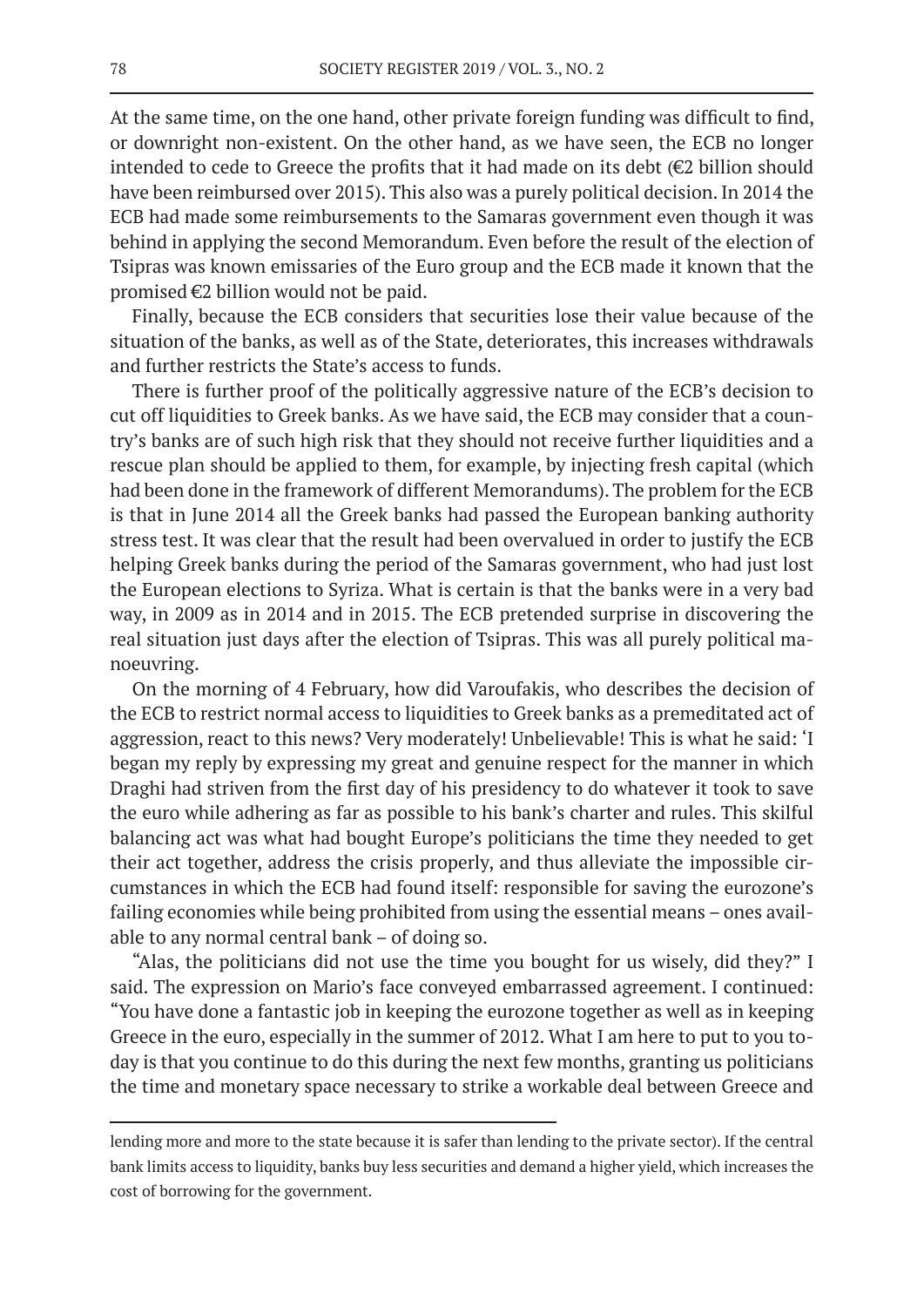the Eurogroup…"*'* (Varoufakis 2017, chap. 7)*.*

Not a word on the brutality of the ECB since 2010, nor on the scandalous profits made by buying Greeks bonds between 2010-2012. On the contrary, Varoufakis compliments the Board of the ECB for its 'fantastic job'. Then he continues by again proposing to exchange values in order to avoid reducing the value of the Greek bonds held by the ECB.

Draghi refused the proposal and did not allow himself to be cajoled by it. Draghi reproached Varoufakis for having mentioned, several times, a possible unilateral writedown of the ECB's Greek bonds (see further up). Varoufakis replied: 'I will not even think of it – as long as you do not close down our banks' (Varoufakis 2017, chap. 7).

How could Draghi interpret that? The only conclusion he could come to was that if that afternoon the decision was taken to close Greek banks' access to liquidities, without going so far as actually to close them, there would be no significant reaction from the Greek government. So it was done! In doing so, this put pressure on the Greek government started to stifle it and bring it to bay in the hope of extracting concessions.

Another criticism can be made about Varoufakis's proposal. Whereas he himself, several times before he became Minister of Finance, had denounced the unacceptable, abusive and highly scandalous nature of the ECB operation on the Greek securities bought during the 2010-2012 period, he proposed to Draghi a 'money laundering' operation. These old securities (which are dubious, to say the least) are replaced by new securities that carry the same value (but at lower interest rates). We must realize that by doing so, Varoufakis made it almost impossible to apply a Plan B (which included the unilateral haircut proposal): if the negotiations failed, it would be difficult to explain to journalists and public opinion that the Greek government has the right to apply a unilateral haircut. Indeed, if Greece was prepared to exchange its debt securities held by the ECB for securities of the same value, why should it then be right for it to apply a discount? Consistency in argumentation is necessary to convince. The government should have told the truth loud and clear about the scandal of Greek securities purchased between 2010 and 2012. That consistency was wanting in Varoufakis's reasoning.

Moreover, it is obvious that this proposal by Varoufakis had absolutely no chance of success because it would have set an unacceptable precedent for those in favour of austerity. The problem is not technical: Varoufakis' proposal did not raise any real technical problem. The obstacle was and still is political: European leaders are totally opposed to the idea of allowing European states (whether they are in the Eurozone or not) to pool their debts because this would remove a major possibility of pressure for continuing the neoliberal offensive. Varoufakis's proposal went completely against the logic of the most recent European treaties. It had no chance of success, and the negotiating strategy should not have been based on this fantasy.

The demand included in the Thessaloniki Programme should have been put forward: the cancellation of most of the debt, explaining that it was illegitimate, odious, illegal and unsustainable. Of course, European leaders could not accept this request, but the Greek government could develop an international campaign of explanation in order to gain broad public support. It could initiate an audit process and declare a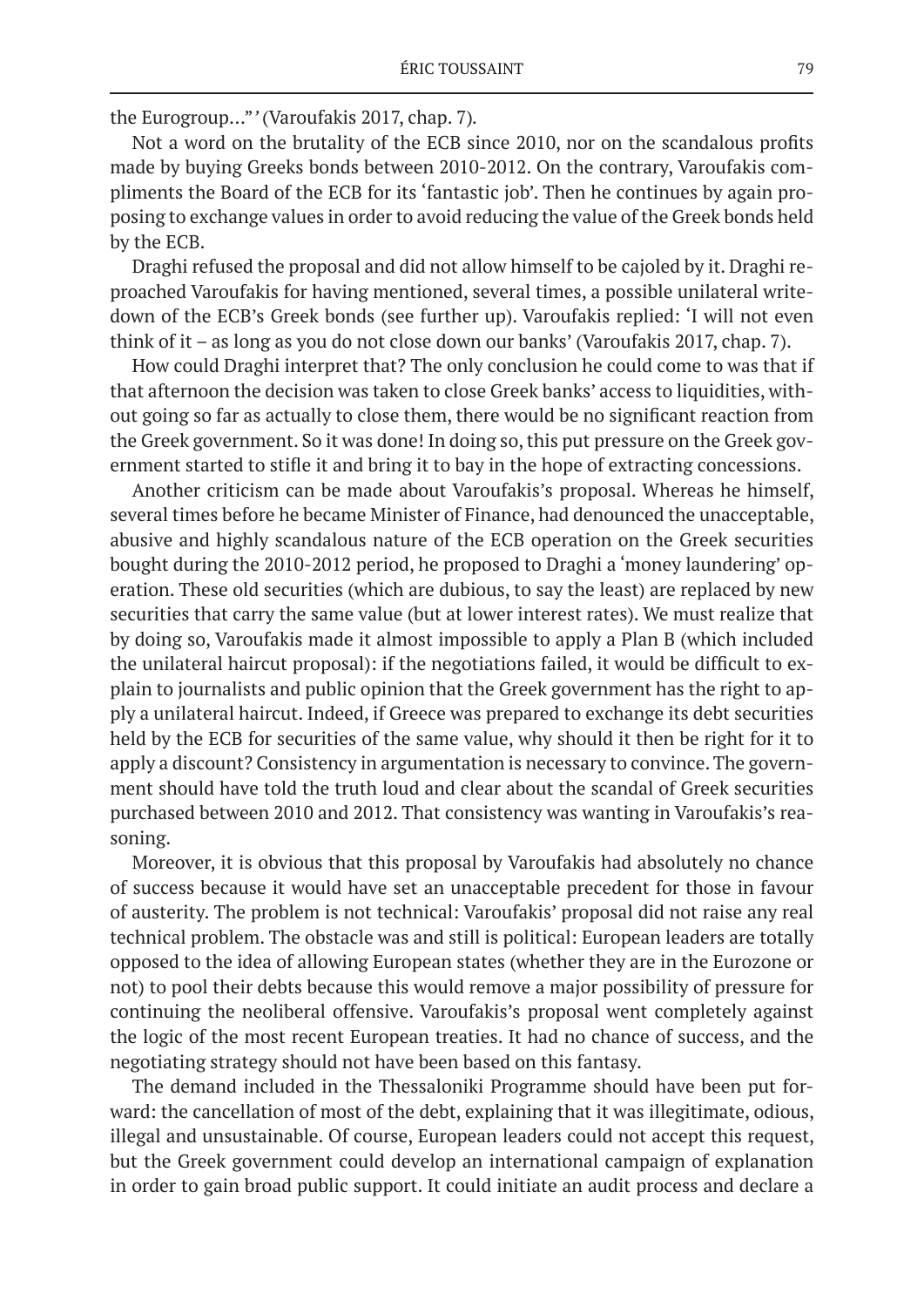moratorium until the audit was completed.

It was essential not to get caught in the wheel of repayment. It was necessary to use the principle of international law that allows a State to declare a moratorium on payments in view of the state of necessity in which it finds itself<sup>12</sup>. The existence of a humanitarian crisis was the indisputable proof of such a state of necessity. The following reasoning had to be developed: 'We are launching an audit (with citizen participation) because what is at stake is finding out why we have reached such a high level of indebtedness – national and international public opinion must know. We do not anticipate on the results of the audit, but it is only normal for payments to be frozen during an audit. Therefore, we suspend repayments during the audit, except for short-term debt. We were elected to replace the Memorandum with a new reconstruction plan. Let's give time to the negotiation process and meanwhile be patient as we suspend scheduled payments on long-term debt'*.* If it had launched and used an audit process, the Greek Government should have said, in order to strengthen its position vis-à-vis the Troika: 'I am merely enforcing Article 7 (9) of Regulation 472 adopted by the European Parliament on 21 May 2013 requiring EU Member States subject to a structural adjustment plan to carry out a full audit of their debt in order to explain why the debt has reached an unsustainable level and to detect possible irregularities'.

Payment suspension had to be urgently decreed, for instance on 12 February 2015. Indeed, between 12 February and 30 June 2015, Greece was to repay €5 billion to the IMF.

If we take into account the other amounts to be paid to the IMF in 2015, an additional €3 billion must be added. The ECB demanded repayment of more than €6.5 billion to be made in July-August 2015.

Actions also had to be taken regarding banks. As the ECB took the initiative to sharpen the Greek banking crisis, it was necessary to act at this level as well and implement the Thessaloniki Programme which said: 'With Syriza in government, the public sector will take over control of the Hellenic Financial Stability Fund (HFSF) and exercise all its rights over the recapitalised banks. That means that it will make decisions about the way they are run'*.* It should be noted that in 2015 the Greek State, through the Hellenic Financial Stability Fund, was the main shareholder of the four largest banks in the country, which accounted for more than 85% of the entire Greek banking sector. The problem is that, because of the policies pursued by previous governments, its shares had no real weight in the banks' decisions because they did not entail the right to vote. It was, therefore, necessary for the Parliament, in accordance with what Syriza had pledged, to transform the so-called preferential shares held by the public authorities (which do not entail voting rights) into ordinary shares giving the right to vote. Then, in a perfectly normal and legal way, the State could have exercised its responsibilities and provided a solution to the banking crisis.

Finally, two important steps still had to be taken. Firstly, in order to deal with the banking and financial crisis sharpened by Stournaras's statements since December

<sup>&</sup>lt;sup>12</sup> About the state of necessity as inscribed in the 1969 Vienna Convention on the law of treaties see Vivien and Lamarque 2011.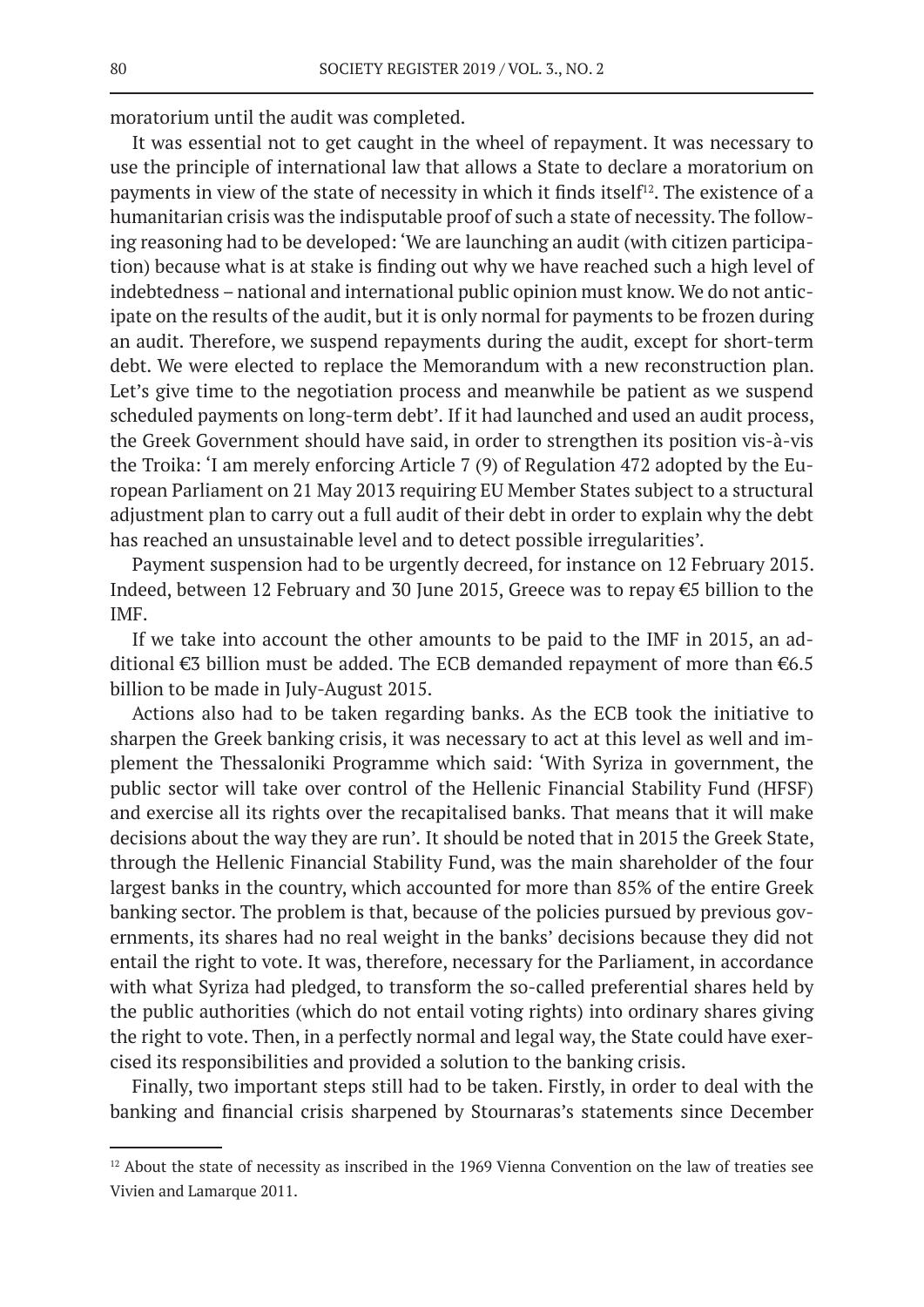and by the ECB's decision on 4 February, the government should have decreed a control of capital movements in order to put an end to the flight of capital out of the country. Secondly, it should have set up a parallel payment system. Varoufakis claims that he had a concrete proposal in this respect, but he did not propose to implement it following the ECB's aggression on 4 February.

We shall comment on the alternative strategy to be followed concerning the debt and on the banking crisis further in this series.

In the evening of 4 February, after receiving a phone call from Mario Draghi confirming that the granting of normal liquidity had ceased, Varoufakis published a press release which began as follows: 'The ECB is basically trying to abide by its own rules, motivating both us and our partners to reach a political and technical agreement quickly, while keeping the Greek banks liquid' (Varoufakis 2017, chapter 7). He himself characterizes his statement as follows: 'packaging a shock as a non-event' (Varoufakis 2017, chap. 7).

On 5 February 2015, Yanis Varoufakis, accompanied by Euclid Tsakalotos, was in Berlin to meet his German counterpart, Wolfgang Schäuble,<sup>13</sup> on the one hand, and Sigmar Gabriel, Vice-Chancellor and Federal Minister for Economic Affairs and Energy within the grand coalition of Angela Merkel's CDU-CSU and the SPD, on the other hand.

Varoufakis's meeting with Schäuble began badly, as the latter refused to shake hands with him. Varoufakis made the following two points: 'First, I was not asking for a debt write-down, and I made clear that the over-all unity of my debt-swap proposals would benefit Germany as well as Greece. Second, I stressed the importance I placed on catching tax cheats and effecting reforms that would encourage entrepreneurship, creativity and probity across Greek society' (Varoufakis 2017: 211).

They finished by giving a press conference together. Schäuble, excluding any possibility of common ground, declared right away: 'We agreed to disagree' (Varoufakis 2017: 214).

After a light-hearted retort, Varoufakis adopted an ecumenical tone: '(…) I visited a European statesman for whom European unity is a lifelong project and whose work and efforts to unify Europe I have been following with great interest since the 1980s'*.* Among other things, he said: 'On the challenges facing the EU more generally, I suggested that we respect the established treaties and processes without crushing the delicate bud of democracy' (Varoufakis 2017: 214)*.* How could anyone seriously think that respecting the treaties and procedures of the EU is compatible with the blossoming of the fragile bud of democracy? Indeed, throughout the book, Varoufakis demonstrates that the EU stranglehold violates Greek democracy.

On the Greek side, it was unwise to invoke the respect for the treaties as this could provide a powerful argument to European leaders to demand that they should be applied in Athens. It was something to avoid at all costs since the two Memoranda signed by Greece in 2010 and 2012 themselves amounted to international treaties.

<sup>&</sup>lt;sup>13</sup> Federal Minister of Finance from 28 October 2009 to 24 October 2017. Since then, he has presided the Bundestag.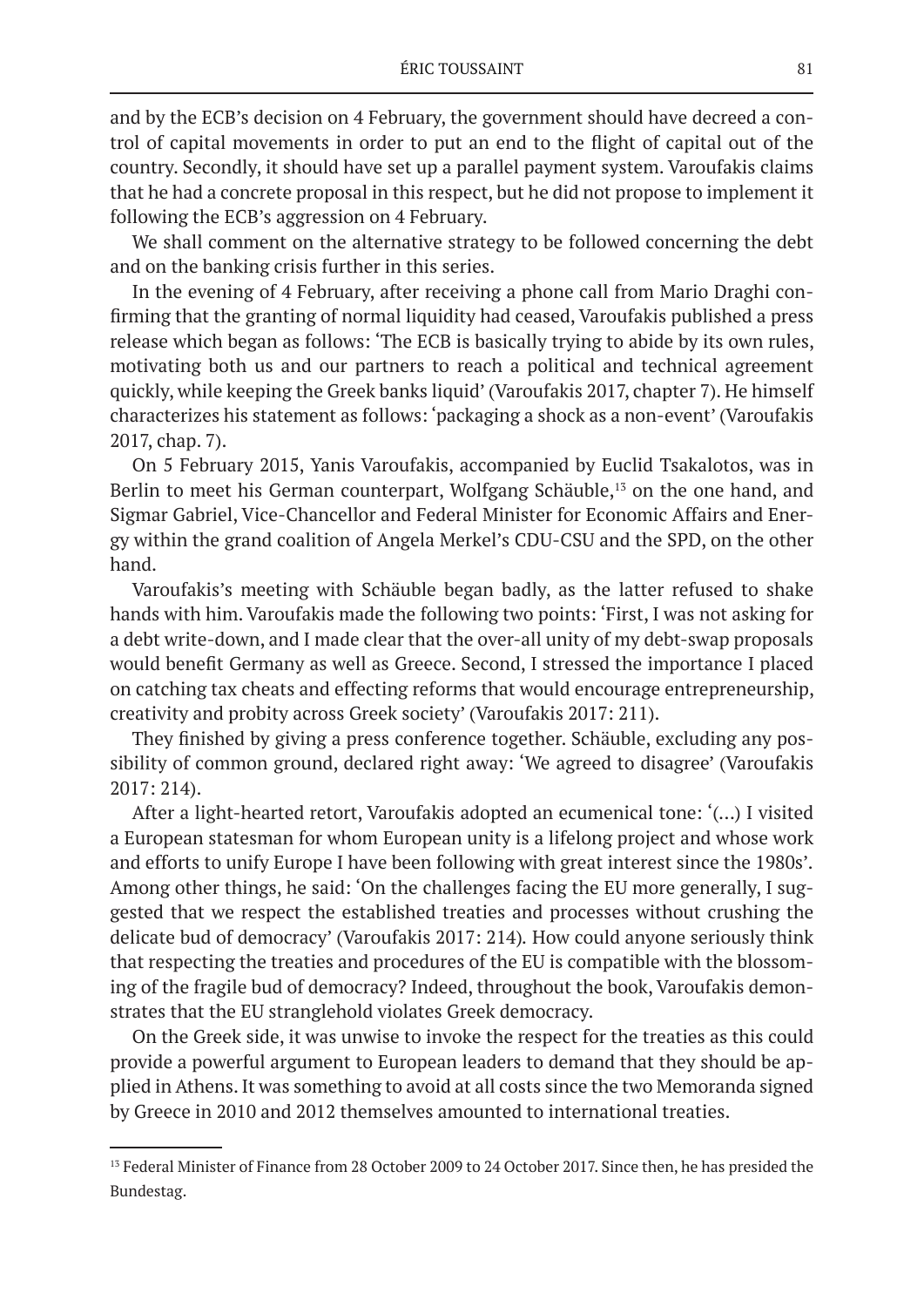#### **7 FEBRUARY. FIRST MEETING OF THE COMPLETE NEW GOVERNMENT**

'On Saturday morning, 7 February, I attended our first cabinet meeting'. One imagines that he is referring to the first meeting of the complete new government, but this is not certain… merely a supposition. Whichever meeting it was, he carries on: 'Oscar Wilde's quip about democracy was at the back of my mind: "It is impractical and it goes against human nature. This is why it is worth carrying out". Having wasted a few precious hours on a largely ceremonial occasion at which too many of us spoke for too long to say too little, I rushed back to my office where the Lazard team and my people were working on the three non-papers I would be taking to Brussels [author's note: these were working papers with no official status]' (Varoufakis 2017: 226). This is all Varoufakis tells us about that assembly. His terse comments on the government's first meeting go a long way to revealing Varoufakis's perception of how politics should be conducted and his disdain of, or failure to understand, the battles to be waged within a government as well as within civil society, if democracy is to be put into practice. Varoufakis confined himself, without trying to break out of it at the time and without questioning that attitude today, to the intimate inner circle that Tsipras created and to which he was summoned when the prince judged necessary.

#### **MONDAY 9 FEBRUARY**

Varoufakis shows no real interest in the debates of the Greek Parliament. The only time he mentions them in any sort of detail is the session of Parliament held on Monday 9 and Tuesday 10 February, when he presented and defended the proposals, he intended to make at the meeting of the Eurogroup that was to take place two days later in Brussels. 'Tomorrow I shall be telling my Eurogroup colleagues that we accept the principle of continuity between previous government undertakings and our new government's mandate (…)' (Varoufakis 2017: 227). This was unacceptable because of the mandate that voters had given the government in the elections of 25 January. The Thessaloniki Programme that was Syriza's reference during the electoral campaign declared: 'We assume responsibility and are accordingly committed to the Greek people for a National Reconstruction Plan that will replace the Memorandum as early as our first days in power, before and regardless of the negotiation outcome' (see the box on the Thessaloniki Programme in Toussaint 2018).

If these words meant anything, it was a commitment by Tsipras as head of government to assert to the Eurogroup and everyone else that his government refused the principle of continuity regarding commitments made by previous governments as far as the Memoranda were concerned. It was not simply a question of the meaning of words, but of the effective application of a policy of change. By asserting the principle of continuity without the slightest exception, Varoufakis was enclosing negotiations in the narrow, coercive framework of application of the Memorandum. Unfortunately, this was indeed what was to happen, and in particular, because of this early renunciation of applying the programme for which Syriza had been elected to government.

Varoufakis's reasoning, which resulted in capitulation, deserves to be read carefully: 'The official document describing Greece's programme, known as the Memorandum of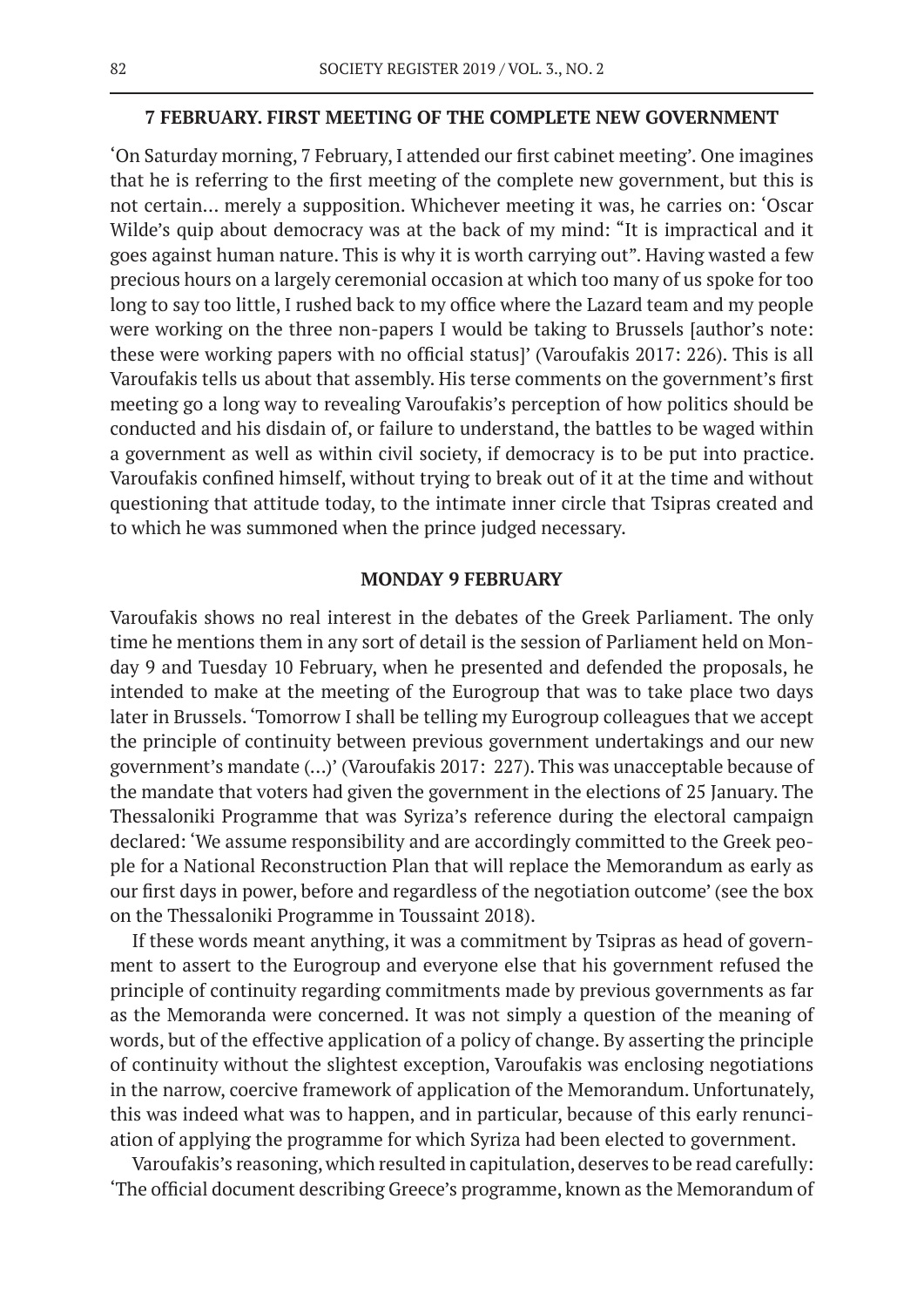Understanding (MoU), was a list of reforms (austerity targets, the institutional elimination of social benefits, privatization targets, administrative and judicial changes and so on) that the previous government had agreed to as the conditions (conditionalities in Troika-speak) for receiving the second bailout loan. There was no way we would implement these conditions in full, since doing so would involve accepting massive pain for absolutely no gain, especially as more than 90% of the bailout loan had been disbursed before we were even elected. However careful study of the MoU list in 2012 had made clear to me that many of its measures could be implemented without too much social damage. Accepting these elements, which comprised about 70% of the MoU, in return for our demands, while rejecting the genuinely toxic measures of the remaining 30%, was a strategic move' (Varoufakis 2017: 228). This negotiating position amounted to abandoning the commitment of the Thessaloniki Programme to replace the Memorandum by a reconstruction plan. He says that he clearly declared to Parliament: 'As reasonable partners we shall include in our reform agenda up to 70% of the measures in the existing programme (…)' (Varoufakis 2017: 228).

Pursuing this logic of submission, he made the following announcement: 'I commit to not passing any legislation during the negotiations that derails our target for a small budget primary surplus' (Varoufakis 2017: 227). That meant that the Minister of Finance would oppose any law, however good and necessary it might be, if its impact on the budget might be to prevent the securing of a primary surplus.14 In other words, the deadly dictatorship of the primary surplus would carry on regardless. This is not theoretical; it is purely practical. When Varoufakis said that, he knew that the creditors, starting with the ECB, had no intention of providing any further finance to Greece (as mentioned above, '90 % of the bailout loan had already been disbursed before we had even been elected' and Varoufakis knew that the Troika had no intention of paying the remaining 10%). Yet in the Thessaloniki Programme the possibility of realizing a primary surplus was based on the fact that the money owing to Greece would be paid (in particular the €2 billion of ECB profits on Greek bonds and the outstanding amount that the Troika was to pay Greece under the terms of the 2<sup>nd</sup> Memorandum, due to end on 28 February 2015).15 Varoufakis knew that this would not happen, which meant that the money required to combat the humanitarian crisis and revive the economy would not be available unless Greece agreed to respect its previous commitments to pay off

<sup>&</sup>lt;sup>14</sup> Securing a primary surplus usually means compressing expenses not related to debt repayment so that receipts (income) would be higher than expenditure (outflow). So the primary surplus is calculated without taking public-debt repayments into account. Once the payments are taken into account, the budget is in deficit and new loans are required to keep going.

<sup>&</sup>lt;sup>15</sup> The Tsipras government also hoped to be able to count on the sum of  $E11$  billion which was the balance of the amount allocated for the recapitalization of banks and that Syriza wished to redirect towards the creation of a development bank and to reinforce the public sector. Excerpt from the Thessaloniki Programme: 'Regarding the starting capital of the intermediary organization and the cost of establishing a public development bank as well as special-purpose banks, totalling €3 billion, we will finance it from the so-called "comfort pillow" of around €11 billion of the Hellenic Financial Stability Fund, intended for the banking system' (see Toussaint 2018).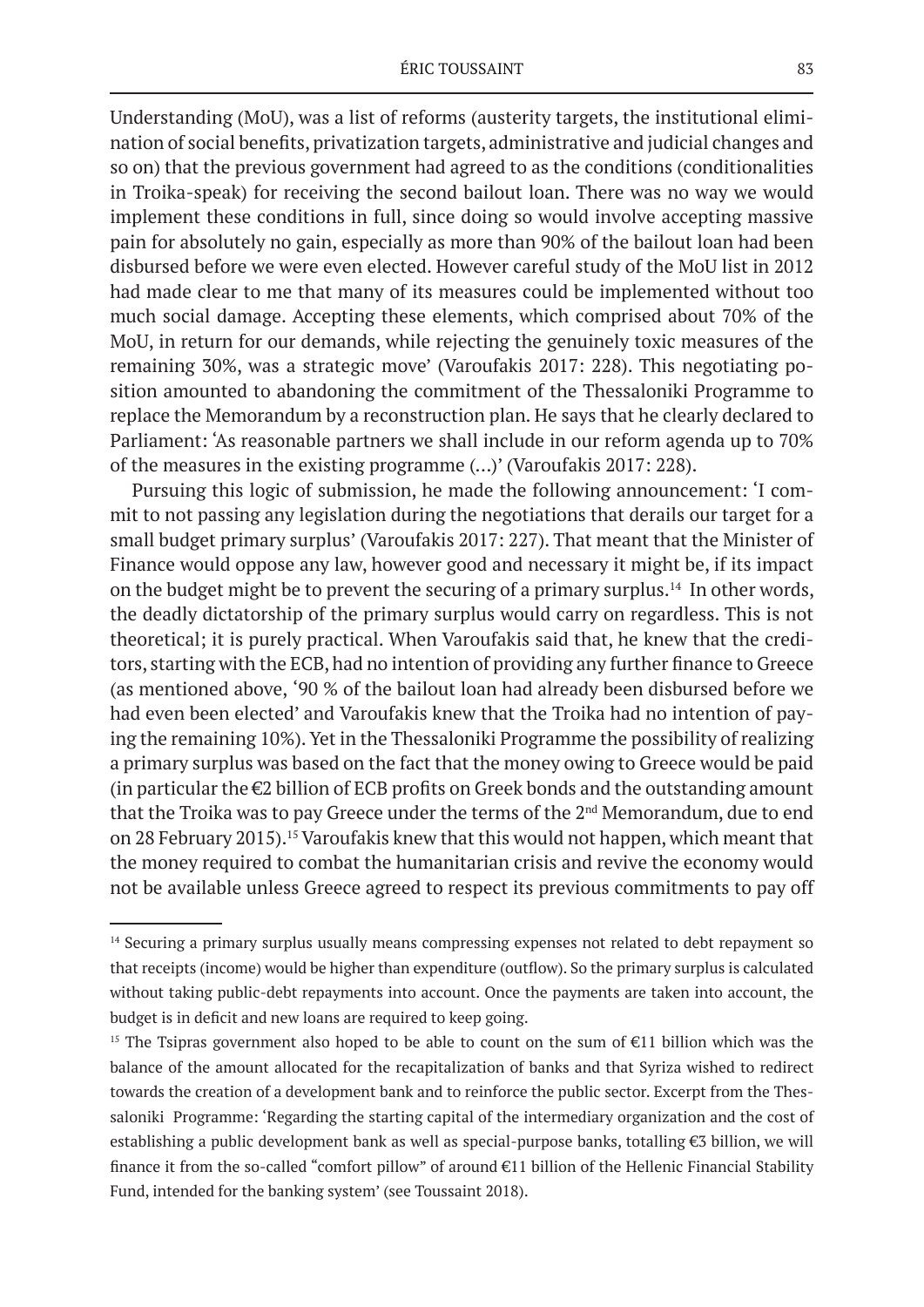its creditors and realize a primary surplus. He was careful not to explain all this to Parliament, mostly composed of people who were not economists, but led them up the garden path as Finance ministers so often do.

In his summary of how he presented his policy to the Greek Parliament, Varoufakis never once alludes to the demand for cancellation of a greater part of public debt as enshrined in the Thessaloniki Programme. This contrasts with the speech made in the same forum by Zoe Konstantopoulou at the time of her election as Speaker of Parliament on 6 February 2015: 'Initiatives (...) will be taken to ensure that Parliament makes an essential contribution in promoting the demands for cancellation of most of the debt, the integration of clauses on growth and guarantees to stop the humanitarian crisis and come to the rescue of our people. Parliamentary diplomacy is neither purely ceremonial nor the equivalent of public relations. It is a precious tool that we need to make good use of through the President, as well as through international relations committees and friendship committees.

We need to ensure, in this way, that the case of Greece – the demand for a fair solution that will benefit our people, through the cancellation of debt and a moratorium on payments – becomes the object of energetic claims in an interparliamentary campaign. This campaign will rely on directly informing other parliaments and national assemblies, as well as those European populations who are already mobilized in solidarity with our people' (see Konstantopoulou 2015). The Speaker of the Greek Parliament was right to insist on the need to declare a moratorium on debt payments as a means of getting most of the debt cancelled. It was a condition *sine qua non* of the fulfilment of Syriza's commitments and the start of the changes the population had been promised.

## **20 FEBRUARY IN BRUSSELS: THE ROAD TO CAPITULATION**

Varoufakis went to Brussels and, just before the Eurogroup meeting began, Jeroen Dijsselbloem gave him two pieces of bad news, which Varoufakis does not see as such: 1. The €11 billion of the Hellenic Financial Stability Fund (HFSF) left over after the recapitalization of banks – money that the Tsipras government had planned to use to realize part of its electoral promises – was being sent to Luxembourg instead of being placed at Greece's disposal; 2. The Memorandum was to be extended to 30 June (which suited Varoufakis).

In reality, the agreement of 20 February is the equivalent of a vassal subjecting himself to a suzerain, at the same time proclaiming himself the equal of the suzerain. Let us recall Varoufakis's words before the Hellenic Parliament just ten days before: 'If you cannot imagine walking out of a negotiation, you should never enter it. If you cannot fathom the idea of an impasse you might as well confine yourself to the role of a supplicant who implores the despot to grant him several privileges but who accepts in the final analysis whatever the despot grants' (Varoufakis 2017: 227-228).

Varoufakis reports contradictory reactions. Jeffrey Sachs congratulates him, while he is severely criticized by Manolis Glezos, a hero of the Resistance and Syriza MEP since February 2015, and the well-known composer Mikis Theodorakis – both left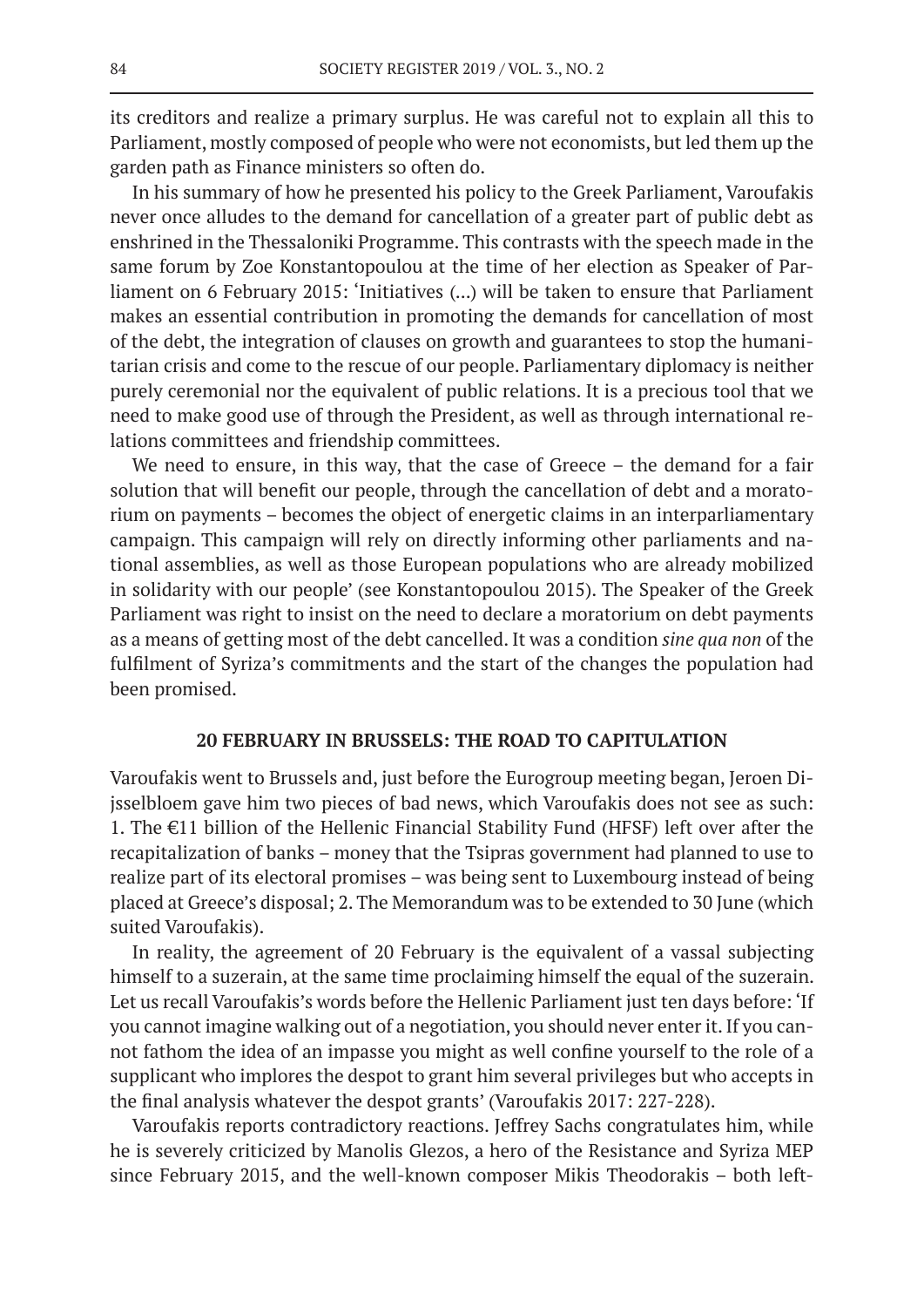wing childhood heroes of his, as he puts it (p. 281). In a public communiqué, Manolis Glezos apologized to the Greek people for having encouraged them to vote for Syriza in January 2015.

Varoufakis explains that from 21 February, he proceeded to write the reforms that they would propose 'as a substitute for the MoU' to be submitted to the Eurogroup on 23 February. It is interesting to note that today, Varoufakis makes no bones about the fact that the idea was to try to amend the current Memorandum; but at the time, Tsipras and he told the population that it was a new agreement and that Greece was now no longer the prisoner of the Memorandum and the Troika, renamed 'the institutions'.

On the evening of 23 February, Varoufakis writes, 'Once it [the text] was submitted on Monday evening, Mario Draghi, Christine Lagarde and Pierre Moscovici would have the following morning in which to review it before the Eurogroup teleconference scheduled for Tuesday afternoon. There would be no quibbling; the three of them would pass judgement on the list of measures in turn, giving it either a green light or a red flag, with ministers having no say' (2017: 281-282). How then could anyone claim, as Varoufakis did in public at the time, that the Troika no longer existed, and that Greece was free again? He himself acknowledges that he agreed to submit to Lagarde (IMF), Draghi (ECB) and Moscovici (European Commission) the list of proposals that the Greek government then intended to send officially to the Eurogroup.

The agreement made with the Eurogroup on 20 February 2015 states that: 'The Greek authorities reiterate their unequivocal commitment to honour their financial obligations to all their creditors fully and timely' and 'commit to refrain from any rollback of measures and unilateral changes to the policies and structural reforms'*.* By signing it, Varoufakis and Tsipras were breaking their commitment to put an end to the Memorandum and to replace it with a programme of reconstruction*.* They renounced their intention to question the legitimacy of the debt and suspend payments. They were subjecting Greece to the whims and wishes of the Troika once more, for it was quite certain that the latter was not going to agree to a programme of measures enabling the government to realize its electoral promises. The agreement of 20 February was the first official document whereby Varoufakis and Tsipras abandoned the main proposals of the programme for which Syriza had been brought to government.

# **VAROUFAKIS BARELY MENTIONS THE IMPORTANT DEBATE WITHIN SYR-IZA'S PARLIAMENTARY GROUP**

On the evening of 25 February and until late into the night, Syriza's parliamentary group held a crisis meeting. In his book, Varoufakis mentions it once, very vaguely, in a single line and with no date given: 'The grumblings of some Syriza MPs notwithstanding, the mood across the land was ebullient' (2017: 305).<sup>16</sup>

In fact, at the meeting of Syriza MPs, about a third were opposed to the 20 February

<sup>&</sup>lt;sup>16</sup> The story about 'the grumblings of some Syriza MPs' is the official version that was taken up by certain media (*To Vima* in particular, though not *Kathimerini*). All, however, noted that the atmosphere at the meeting had been 'dramatic'.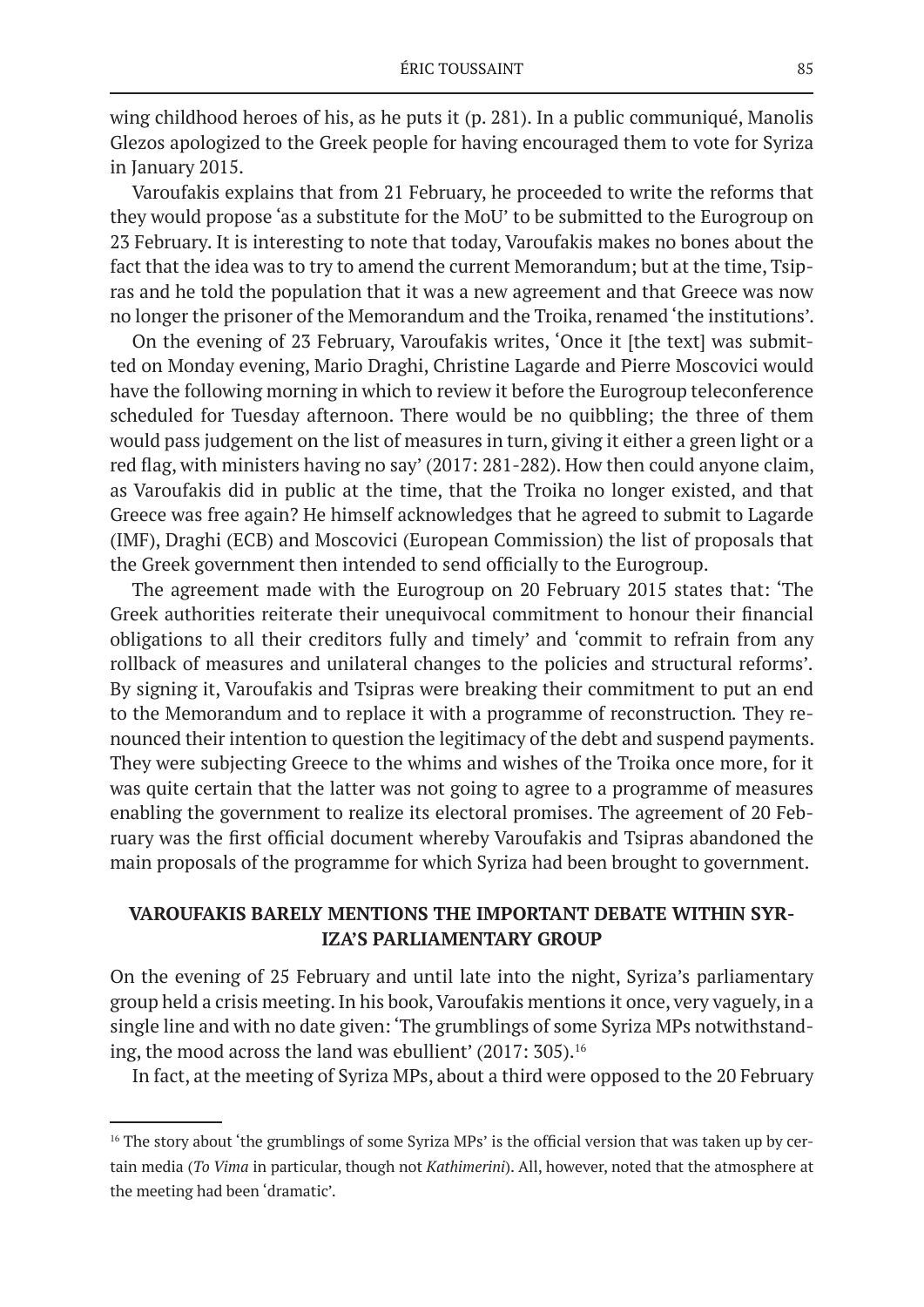agreement. Among these were the President of the Hellenic Parliament, Zoe Konstantopoulou, and all the ministers and deputy ministers of the Left Platform (P. Lafazanis, N. Chountis, D. Stratoulis, C. Ysichos) as well as Nadia Valavani, Deputy Minister of Finance, and Thodoris Dritsas, Alternate Minister for Shipping and the Aegean.<sup>17</sup>

It is obvious that Varoufakis underestimated the significant opposition that was expressed very early on within Syriza's parliamentary group and among government members, not to mention Syriza's Central Committee. Later, when a vote was held at the meeting of the Central Committee on 28 February and 1st March 2015, 41% of Central Committee members opposed the agreement of 20 February. From Varoufakis's account and other sources, it is clear that the parliamentary group and government ministers who were not in the war cabinet were not kept fully informed about the negotiations. In fact, what transpired was that neither the Cabinet, nor the MPs, nor Syriza officials had been made aware of the decisions made ahead of the agreement. At best, Tsipras would give them a biased briefing afterwards.

#### **TSIPRAS AND VAROUFAKIS ADVANCE TOWARDS FINAL CAPITULATION**

From the end of April 2015, under pressure from European leaders, Tsipras left Varoufakis out of the negotiations in Brussels, though not withdrawing his Minister of Finance portfolio.

Tsipras agreed to make further concessions to the Troika, involving multiple contacts and discussions. Varoufakis claims that Tsipras wrote to the Troika at the end of April 2015 signalling his agreement to achieve a primary budgetary surplus of 3.5 % per annum for the period 2018-2028. This fresh climb-down would have made ending

<sup>&</sup>lt;sup>17</sup> An indicative vote by a show of hands had been held towards the end of the meeting, very late at night. At that point, there were about 120 MPs present, and about 40 of them voted 'no' or indicated a 'blank' vote, which in Greece is tantamount to voting against. The six ministers concerned voted blank. A brief account of this meeting was published on 26 February 2015 on the Greek alternative press website, 'ThePressProject' in an article written by Vasiliki Siouti: 'It seems that the SYRIZA government is having a difficult time gaining support for the deal signed between Varoufakis and the Eurogroup. At a twelve hour-long meeting of the SYRIZA Parliamentary Group held on Wednesday 25th February, parliamentarians criticized the deal signed between the Greek government and the Eurogroup. The meeting culminated with an indicative vote for or against the deal. Panagiotis Lafazanis, the leader of the Left Platform and current minister for productive reconstruction and energy, requested that the votes be counted, but this was rejected. Nonetheless, with about thirty MPs having left the room when the vote took place, a third of the MPs present rejected the deal either with a 'no' or a 'blank' vote.

All deputies of the Left Platform and several others – amongst them Zoe Konstantopoulou, the President of Parliament; Nina Kasimati and others – voted 'no' or blank. Government ministers such as Panagiotis Lafazanis, Nikos Chountis, Dimitris Stratoulis, Kostas Isichos, Nadia Valavani and Thodoris Dritsas voted blank. Many of those deputies who voted blank expressed disapproval of Varoufakis's manoeuvres.

Deputies took their positions based mainly on briefings from Varoufakis and prime minister Alexis Tsipras, since they have not received full documentation of what was agreed at the Eurogroup' (New Left Project 2015).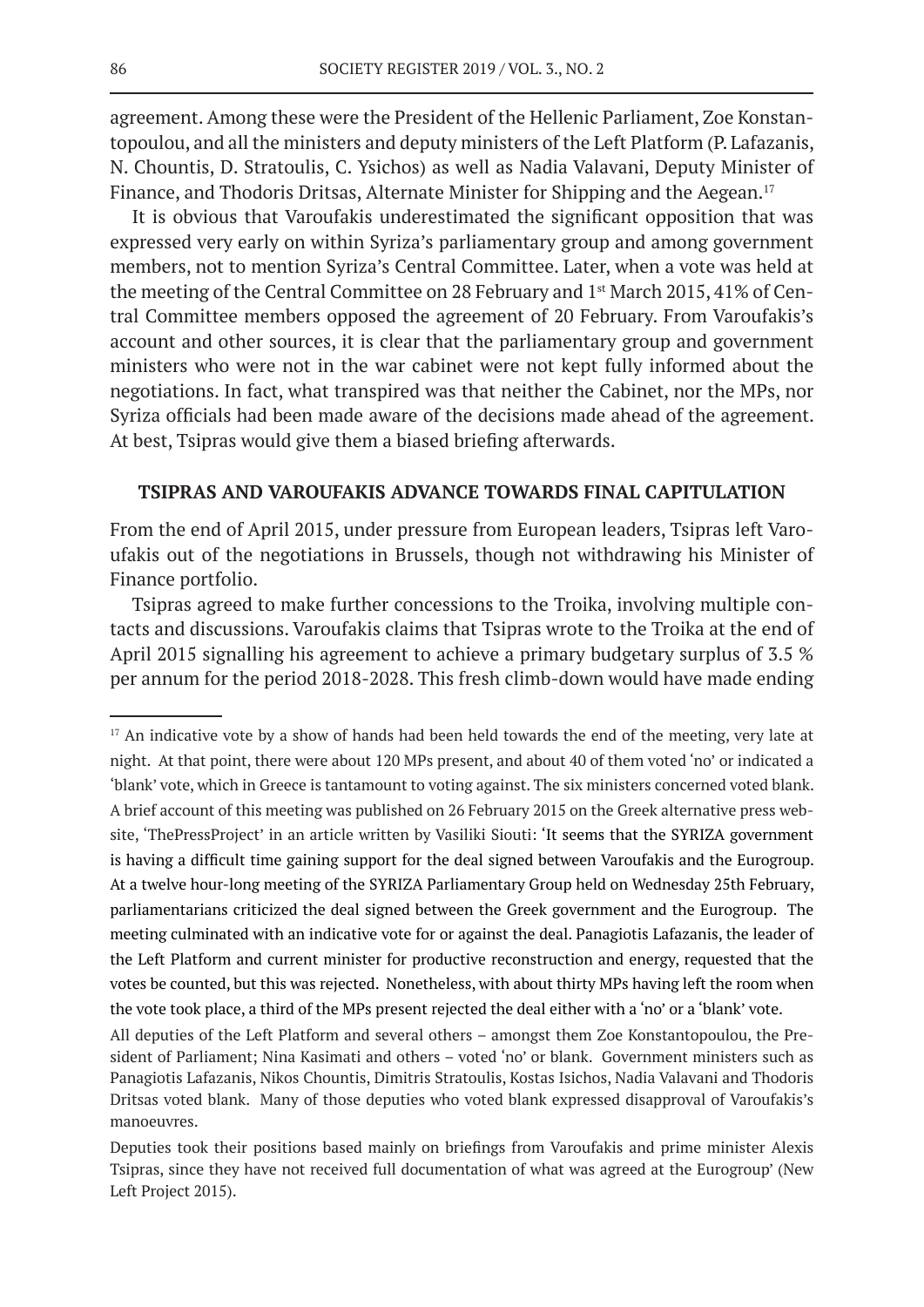austerity impossible as it meant further cuts in social spending and the acceleration of privatization. Yet the Troika was still not satisfied, demanding even more concessions, and no agreement was reached.

Meanwhile, the Truth Committee on Greek Public Debt, set up by the president of the Hellenic Parliament, was working hard to produce its Report and recommendations before the end of the second Memorandum, which had been extended until 30 June 2015. The plan was to present the Report in an open session of Parliament on 17 and 18 June 2015 as a contribution to discussions on the Memorandum and negotiations. The Committee's mandate was to identify the proportion of debt that could be defined as illegitimate, illegal, odious or unsustainable.

The Truth Committee was composed of 30 members, 15 from Greece and 15 from abroad, including several professors of law from universities in Great Britain, Belgium, Spain and Zambia, a former United Nations independent expert on the effects of foreign debt and respect of human rights, experts on international finance, auditors of public accounts, people who had previous experience of public debt audits, a former president of a central bank and former minister of the economy, bank specialists having acquired profound knowledge of the banking sector in the course of their careers. Of the 15 people from Greece, several had experience of the world of banking, in the domains of international finance, law, journalism and health.

The members of the Truth Committee, of which I was the scientific coordinator, agreed on definitions for terms corresponding to illegitimate, odious, illegal and unsustainable debt, and on a work method. They were divided into six working groups, of which three analysed debts claimed by the various creditors: one group audited debts claimed by the IMF, the second those claimed by the ECB and the third those by the 14 countries of the Eurozone that had granted bilateral loans in 2010. The latter also audited debts due to two organizations founded by the European Commission to make loans to Greece, the European Financial Stability Fund (EFSF) and the European Stability Mechanism (ESM) that followed it. There were three other working groups. One was to produce an analysis of the process of incurring public indebtedness before 2010. The second was to make a rigorous evaluation of the measures dictated by the Troika (and accepted by successive governments since 2010) and of their impact on the exercise of fundamental human rights. The sixth and final working group was composed of several legal experts who drew up conclusions in legal terms and made recommendations for the Greek government.

The various creditors (IMF, ECB and 14 Eurozone countries) that were represented by the Troika held more than 85 % of Greek debt in 2015.

A significant part of the Committee's work was carried out in public. The sessions took place in parliament and were broadcast live on the parliamentary channel. Over the weeks, the audience grew and grew, as the public began to turn away from the private television channels that were hostile to the Tsipras government. The public channel ERT, closed since June 2013 at the request of the Troika, only resumed broadcasting on 11 June 2015, a week before the audit Committee presented its conclusions.

The Truth Committee then proceeded to interview witnesses, and those hearings were also broadcast live on the parliamentary channel. Philippe Legrain, a former di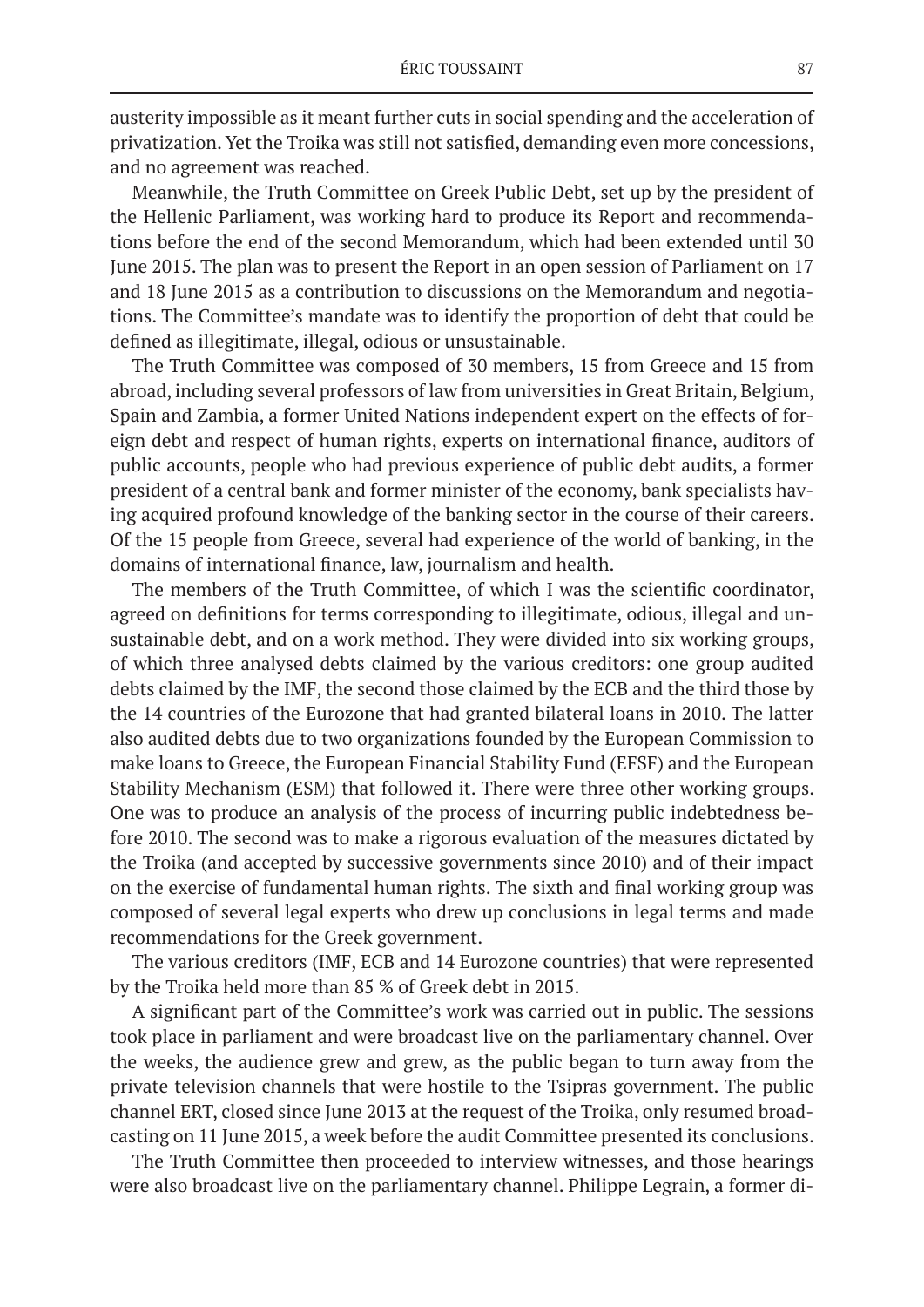rect advisor to the president of the European Commission during the First Memorandum, came from London to testify<sup>18</sup>, as did Panagiotis Roumeliotis, Greece's former representative at the IMF at the beginning of the First Memorandum<sup>19</sup>. These interviews enabled a wide public to grasp the real reasons for the intervention of the European Commission, the ECB and the IMF.

Despite our repeated requests, Yanis Varoufakis did not help the Truth Committee to carry out its mission. It is patently obvious that he was not the slightest bit interested in the Committee, as he does not mention it once in the book in which he recounts the events of 2015. He failed to understand that the Truth Committee and the conclusions it produced could be a huge aid to Greece in freeing itself from its creditors, with powerful arguments that would convince public opinion in Greece and across the world. Of course, for the Committee's proposals to be translated into action, the government members would have to publicize the challenges the Committee had faced and the work it had done. Who was better placed in the government to bring the debt audit into the limelight than the minister of finance himself?

Varoufakis's and Tsipras's refusal to mention the Truth Committee's work on the international stage was directly related to the disastrous strategy they had decided upon. They found it hard to swallow the fact that Zoe Konstantopoulou<sup>20</sup> the president of the Hellenic Parliament had given the Committee an official mandate.

As for Tsipras, his support for the Truth Committee was purely formal, and he was careful never to mention it in his public declarations abroad.

Within Syriza too, a deep malaise was developing. Nevertheless, it was difficult for party activists, even those at the top level apart from the narrow inner circle around Tsipras, to really perceive what was happening. Tsipras, who was both the leader of the party and prime minister, communicated very little with his comrades. He did not tell them of the concessions he was making to the Troika and let it be understood that he was about to take a radical shift in the position since the European leaders were not responding positively to the government's demands. He made maximum use of attacks from enemies of Syriza to ask party members to stand united and trust the government.

Yet on 24 May 2015, at a meeting of Syriza's central committee, an amendment proposed by the Left Platform criticizing government strategy and the way negotiations were going and calling for unilateral measures to effectively implement the Thessa-

<sup>&</sup>lt;sup>18</sup> Hearing of Philippe Legrain, former advisor to Barroso, at the Hellenic Parliament (11 June 2015): 'le gouvernement grec a tout intérêt à ne pas céder aux créanciers' (It is in the Greek government's best interests not to give in to its creditors) (CADTM 2015). Also quoted by Ozlem Onaran (2015).

<sup>&</sup>lt;sup>19</sup> Hearing of Panagiotis Roumeliotis (15 June 2015), former representative for Greece at the IMF from March 2010 to December 2011: 'Il faut que les creanciers reconnaissent leurs responsabilités' (Creditors must acknowledge their responsibility) (Paumard 2015).

<sup>&</sup>lt;sup>20</sup> Zoe Konstantopoulou (1976): Syriza MP from 2012 to September 2015, President of the Hellenic Parliament from February to September 2015. Set up the Committee for Truth on the Greek Debt in March 2015. Opposed the 20 February 2015 agreement and the betrayal of the 5 July 2015 referendum. In 2016, she created the party called Course on Freedom.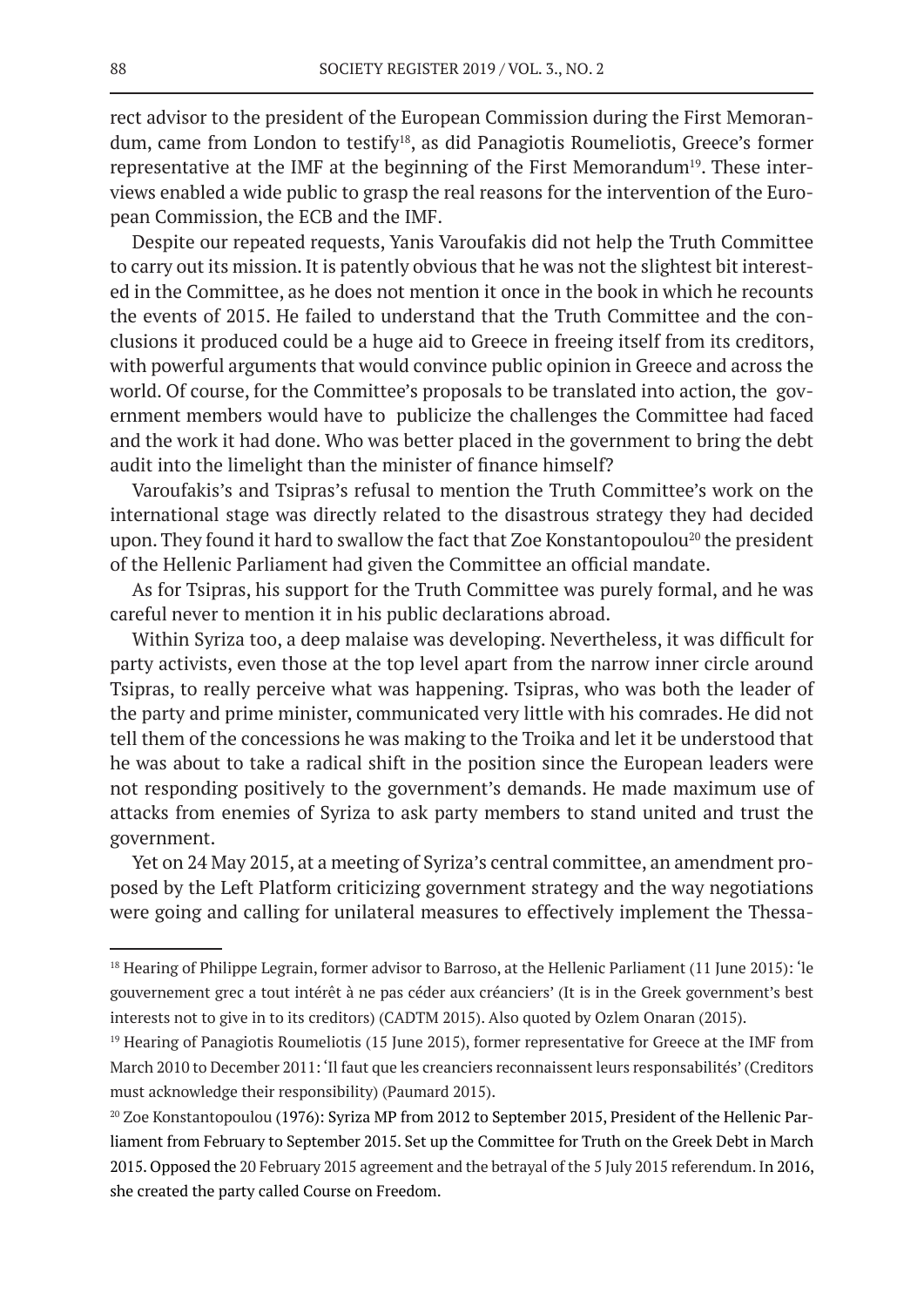loniki programme, had won  $44$  per cent of votes $^{21}$ .

On 17 June, in the Hellenic Parliament, the Truth Committee presented its Preliminary Report before the president of the Hellenic Parliament, the prime minister and a dozen members of the government. It fell to me to deliver the main report and that was broadcast live on the parliamentary channel<sup>22</sup>. A dozen MPs from other countries attended. They came from France, Belgium, Germany, Spain, Argentina, Tunisia and other countries to show their support of the Committee's work and of the demand for cancellation of illegitimate debt. The Report concludes that the entire debt claimed by the Troika is illegitimate, odious, illegal and unsustainable. Tsipras, who came to greet the Committee at the beginning of the session, left without making any public declaration. The public presentation of the different parts of the Report took two whole days. The Report, just under a hundred pages long, was distributed in Greek as well as English and published straight away on the Hellenic Parliament's website. In the weeks that followed, it was translated and published in French, German, Italian, Spanish and Slovenian.

Meanwhile, on 18 June at the meeting of the Eurogroup in Brussels, the Troika put the squeeze on the Greek government. Benoît Coeuré, of the ECB, announced that Greek banks might have to close on 22 June (Dendrinou and Varvitsioti 2019: 112). Christine Lagarde, for the IMF, was also aggressive.

Confronted with the Troika, who wanted a humiliating capitulation for which Tsipras did not feel ready, he finally called a referendum. He made the decision on 26 June, after a summit held in Brussels on 25 June where once again, the presidencies of the European Commission, and the Eurogroup, the heads of government of the Eurozone, the ECB and the IMF had brought maximum pressure to bear on him.

Tsipras left Brussels on 26 June and announced that a referendum would be held on 5 July 2015. Over the following days, to all those who were waiting for Tsipras to finally take a firm stance to stop the concessions being made to the Troika, the call for a referendum seemed like a wonderful signal of renewed hope. The hope was all the stronger since the government was asking the people to say what they thought of the Troika's demands and called for them to be rejected.

This is the way that the question the Greeks were to answer was formulated: 'Do you approve of the proposal made to Greece by the European Commission, the IMF and the ECB during the Eurogroup meeting of 25 June, and composed of two parts, which constitute their unified proposal? The first document is entitled *Reforms for the Completion of the Current Program and Beyond* (2015) and the second, *Preliminary* 

<sup>&</sup>lt;sup>21</sup> After the 20 February agreement, the Left Platform's amendments got more than 40 per cent of votes in the Central Committee, well over the 30 per cent of elected members of the Left Platform. A 'break-away' bloc had formed within Syriza including, apart from the Left Platform itself – that is, the Lafazanis tendency – and the Trotskyist organization DEA (International Workers' Left), Zoe Konstantopoulou, the former Maoists of the KOE tendency (Greek Communist Organization), a splinter-group from PASOK, and finally Manolis Glezos and Yanis Milios.

<sup>&</sup>lt;sup>22</sup> See the video with English subtitles: Eric Toussaint's speech at the presentation du Preliminary Report of the Truth Committee on Greek Public Debt, 17 June 2015 (Toussaint 2015).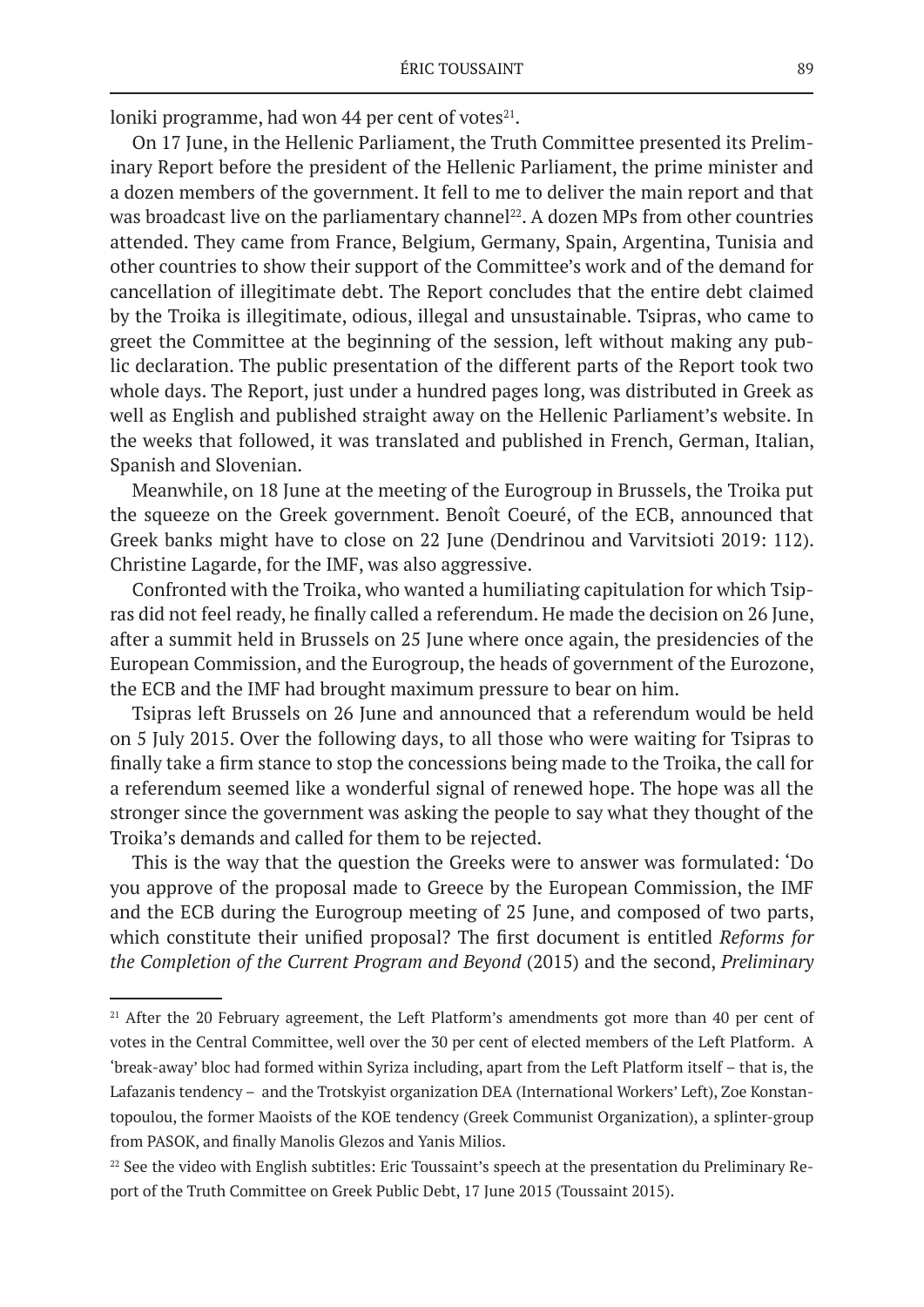*Debt Sustainability Analysis for Greece* (2015), the possible answers were stated as 'Not approved/No' and 'Approved/Yes'.

The two documents referred to were made public by the government and could be read or downloaded on the referendum website.

This was making democracy triumph over the dictates of the creditors, no more, no less. It was late in the day, but there was still time for the government to pull itself together and push through a series of alternative measures should the people mandate the government to reject the Troika's demands.

It is not clear what Tsipras really intended in calling the referendum.

Varoufakis considers that the aim of Tsipras's inner circle (from which he excludes himself on this matter) in calling the referendum, was to get the legitimacy for capitulation. When he called the referendum, was Tsipras already thinking that the government would lose it, as Varoufakis claims? It is hard to know. Varoufakis says that Tsipras expected the 'yes' vote to carry it which would give him the legitimacy to capitulate.

One thing is certain: for Tsipras calling a referendum did not signal breaking away from the Troika. It was a tactical move aimed at regaining the initiative to get out of the deadlock and continue negotiations in better conditions.

That Varoufakis should have been convinced that the 'yes' vote would carry it shows just how disconnected he was from how the majority of Greeks felt.

The fact that the 'no' vote won without there having been a proper campaign organized by the government shows how determined a large part of the population was to resist the creditors.

As for the Troika, their reaction was violent: the ECB managed to force the government to close the banks during the week before the referendum.

On Monday 29 June, Juncker condemned the call for a referendum – an unheard-of step for a president of the European Commission – and appealed to Greeks in no uncertain terms to vote 'yes' rather than 'to commit suicide'. His words may well have been counterproductive.

On 30 June, Benoît Coeuré, Member of the Executive Board of the ECB, announced that if the Greeks voted 'no', they would almost certainly be expelled from the Eurozone, whereas if they voted 'yes', the Troika would come to Greece's rescue. François Hollande made a similar declaration.

The mainstream media in Greece all appealed for a 'yes' vote and explained that if 'no' carried it, it would lead to catastrophe.

On 3 July, people swarmed to Syntagma Square to listen to Tsipras and clamoured their fervour for the 'no' vote. Many eyewitnesses noted that Tsipras was visibly uncomfortable as the crowd applauded him heartily for his courage in facing down the creditors. He kept his speech brief.

There were far fewer people at the 'yes' rally than the 'no' one.

On 5 July, the results were unmistakeable: a high rate of participation (62.5 per cent) and 61.31 per cent of 'no' votes. In the working-class areas, the 'no' vote reached 70 per cent. A poll indicated that 85 per cent of young people between 18 and 24 years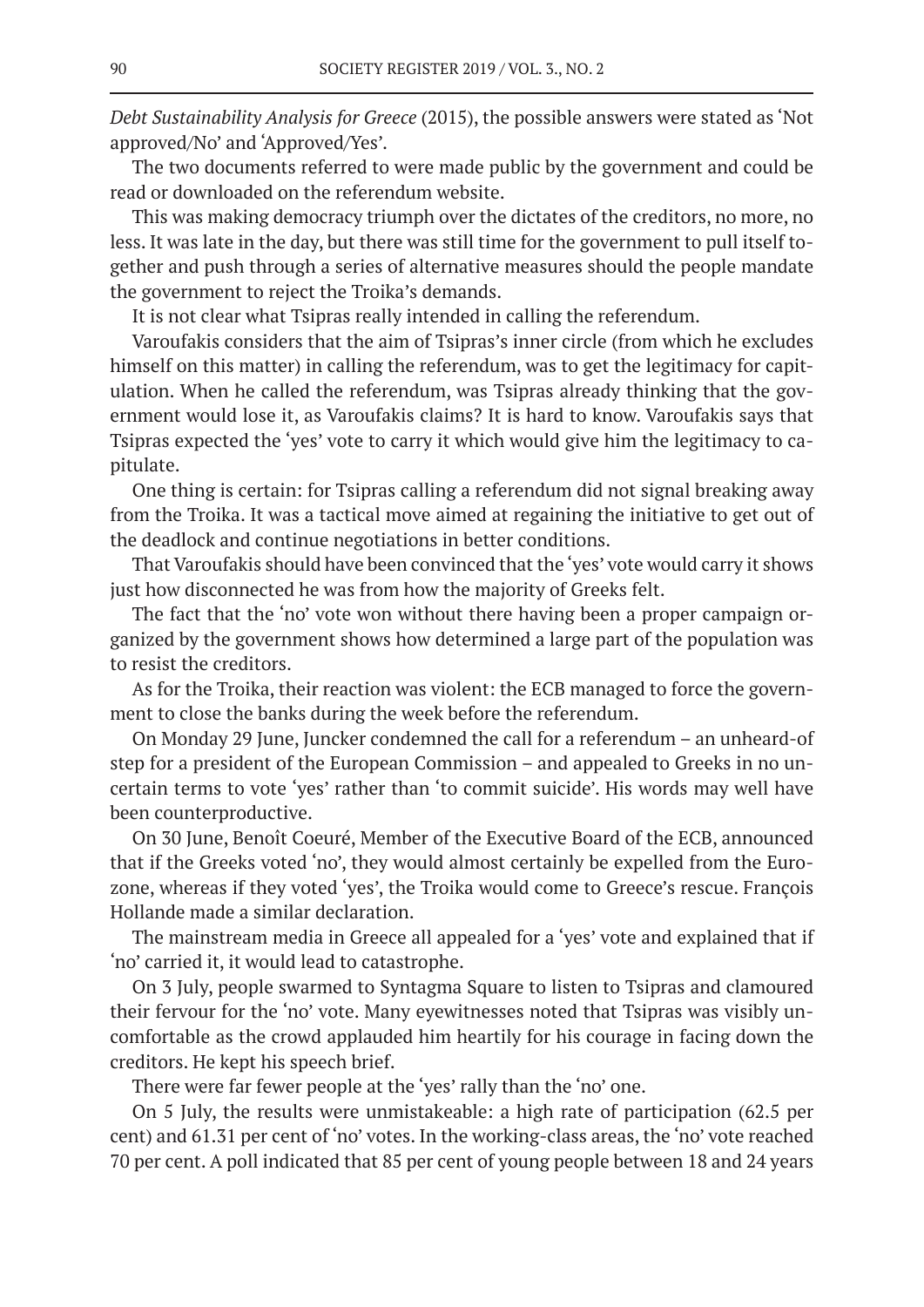old voted 'no' (Kouvelakis 2015: 148).<sup>23</sup>

The European leaders were totally nonplussed: their threats had not produced the desired effect on the Greek people.

Yet on 6 July, Tsipras met with the parties who had campaigned for the 'yes' vote and, within 24 hours, had drawn up with their help a position that conformed to the Troika's demands, even though those demands had been rejected in the referendum. This was a betrayal of the people's verdict, all the more flagrant as he had publicly sworn to respect the result of the referendum, whichever way it went.

Tsipras immediately renewed contact with Brussels and found that the European Commission and leaders of the Eurogroup, very angry with him, intended to make him pay for his insolence and to humiliate the Greek population.

Despite this, Tsipras went to Brussels to hand over the proposal that he had concocted with the 'yes' parties. It closely resembled the proposal rejected two days earlier by the 61.31 per cent of the Greeks who had taken part in the referendum. However, the European leaders told Tsipras that they no longer trusted him and demanded a vote in the Hellenic Parliament on the proposals which from their point of view was the only way to make them credible and the condition upon which they insisted before resuming official negotiations. Tsipras did as he was told and on 10 July, he received massive support from the Hellenic Parliament to submit his plan to the Troika once more. The three parties which had lost the referendum voted in favour of the new plan while the president of the Hellenic Parliament, six ministers and deputy ministers from the Left Platform and other Syriza MPs refused to approve it (Varoufakis was absent, having chosen to be with his daughter in his residence outside Athens). Out of 300 MPs, 251 voted in favour of the capitulation plan proposed by Tsipras. It was a full-blown crisis for Syriza.

Regarding debt, the text clearly said that there would be no reduction of the amount of Greek debt: 'The Euro Summit stresses that nominal haircuts on the debt cannot be undertaken. The Greek authorities reiterate their unequivocal commitment to honour their financial obligations to all their creditors fully and in a timely manner.'<sup>24</sup>

The pressure brought to bear by the European leaders triggered vigorous expressions of rejection the world over. On 13 July, the hashtag #THISISACOUP was tweeted 377,000 times all around the globe.

On 15 July, Syriza's crisis deepened. A letter signed by 109 members (out of 201) of Syriza's central committee rejected the13 July agreement, referring to it as a *coup d'Etat* and demanding an emergency meeting of the central committee. Nevertheless, Tsipras, as president of Syriza, did not call a meeting of the central committee until two weeks later.

On 15 and 16 July, Parliament, with the votes of New Democracy, Pasok and To Potami, but without the votes of thirty-nine Syriza MPs out of 149 (thirty-two against,

<sup>&</sup>lt;sup>23</sup> Note that the Communist Party (KKE) called for a blank vote, with the risk that the 'yes' vote would carry it. (See Kouvelakis 2015: 165).

<sup>&</sup>lt;sup>24</sup> See the Statement of the Euro Summit at Brussels, on 12 July 2015, accessible on the Council of Europe's official website (Euro Summit Statement 2015).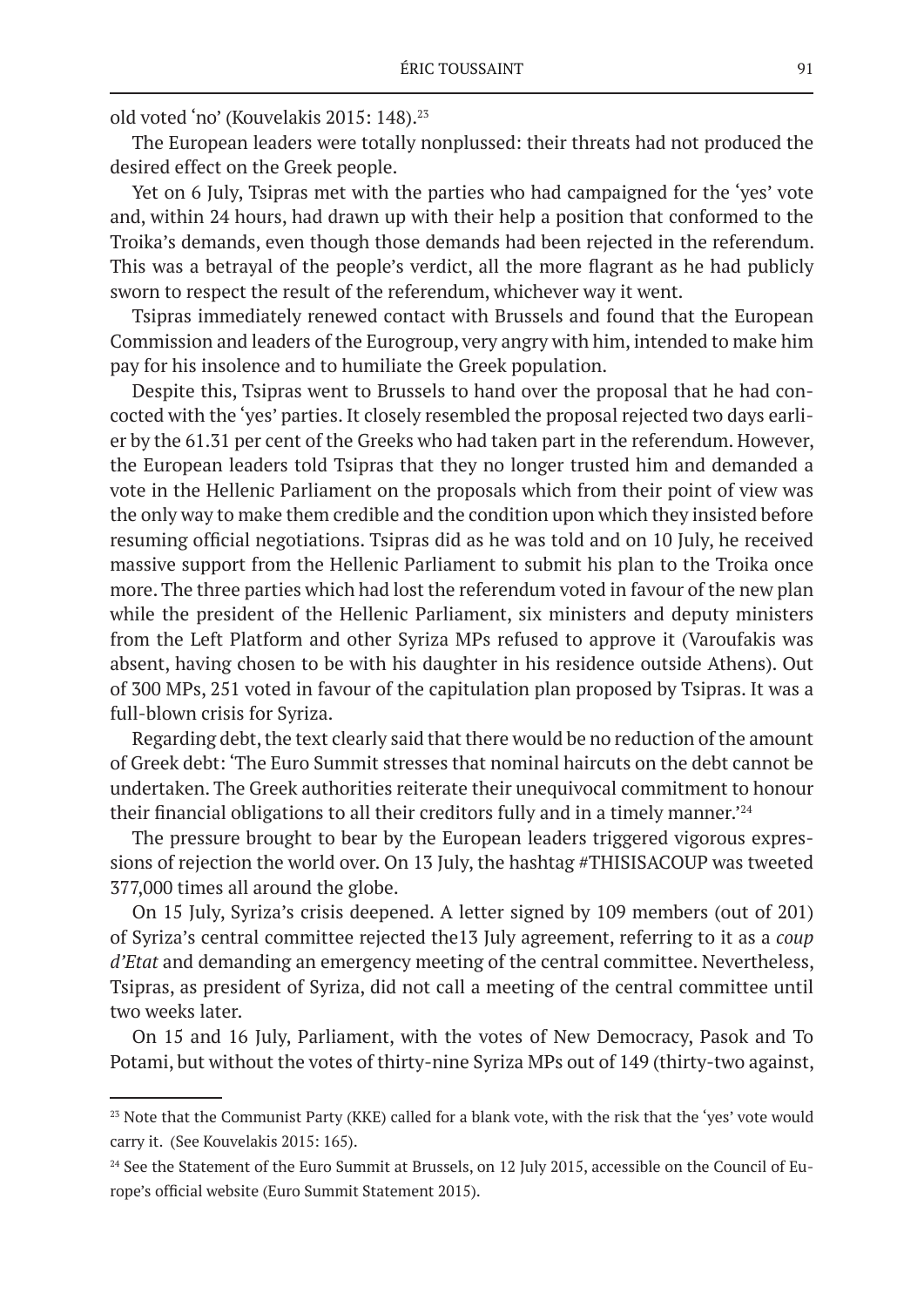including Varoufakis, six abstentions and one absence), approved the first package of austerity measures, regarding VAT and pensions, demanded by the 13 July agreement.

On 17 July, in the wake of the 13 July agreement, the European Commission announced that they were releasing a further loan of 7 billion euros. Alexis Tsipras proceeded with a cabinet shuffle, dismissing in particular two ministers from the Left Platform, Panagiotis Lafazanis and Dimitris Stratoulis. Varoufakis had resigned on 6 July and Nadia Valavani, the deputy finance minister, on 15 July.

On 20 July, Greece repaid €3.5 billion to the European Central Bank and €2 billion to the International Monetary Fund.

On 22 and 23 July, Parliament adopted the second package of immediate measures demanded by the Troika. Among the Syriza MPs, thirty-one voted against, and five abstained. Varoufakis voted in favour.

On 14 August, the Hellenic Parliament adopted the Third Memorandum by 222 votes against sixty-four (thirty-two of which were Syriza members out of a total of 149). There were eleven abstentions (ten from Syriza).

On 20 August, Greece repaid €3.2 billion to the ECB.

Next Tsipras called for early elections on 20 September. He won because a good many Syriza voters could see no way out other than voting for Tsipras to avoid the right returning to government. They voted for the lesser evil because they knew that the right would do even worse things in terms of austerity measures. The list of Popular Unity put up by the great majority of Syriza members and MPs who had rejected the Third Memorandum did not obtain a high enough score to enter parliament (the list won 2.86 per cent while the threshold was at 3 per cent). There was not enough time for the list to be made known, and it failed to propose a credible alternative.

On 23 September, the Truth Committee for Greek Public Debt held a meeting at the Hellenic Parliament, called by Zoe Konstantopoulou, who was still the president of parliament at that point as the new cabinet had not yet been sworn in. The Committee adopted two new reports and deemed the new debt contracted through the Third Memorandum also odious.<sup>25</sup>

Three days later, on 26 September, Tsipras had Nikos Voutsis elected as president of Parliament. They decided to dissolve *ipso facto* the Truth Committee on Greek Public Debt and to remove all documents relating to its work from the parliamentary website.

#### **CONCLUSION**

Over the two-month period following the betrayal of the people's verdict of 5 July, Tsipras put into practice an orientation which led to disaster. On several occasions, he could have taken a different turn but failed to do so. The enthusiasm that the referendum of 5 July had given rise to was intense and ended in terrible disappointment.

<sup>&</sup>lt;sup>25</sup> Truth Committee for Greek Public Debt, 'Illegitimacy, Illegality, Odiousness and Unsustainability of the August 2015 MoU and Loan Agreements' published 5 October 2015 (CADTM 2015b), consulted 16 September 2019. See also: 'The Third Memorandum is unsustainable just like the previous two' published 1 October 2015 (CADTM 2015c), consulted 16 September 2019.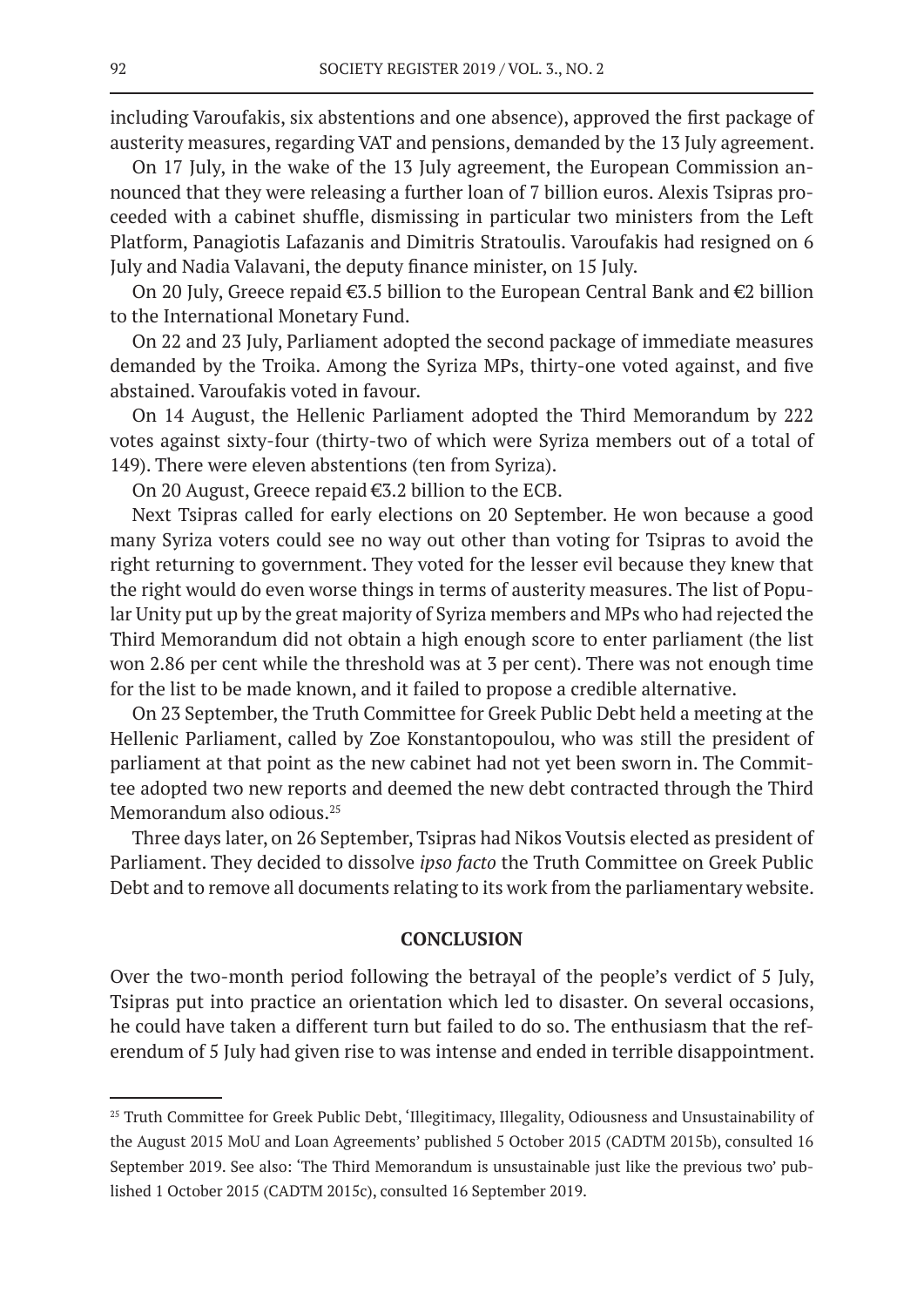Did Varoufakis steadfastly defend a credible alternative, as he claims? Clearly, he did not. He accompanied Tsipras and his inner circle and never publicly distanced himself while there was still time. When he resigned, he did it in terms that compound the confusion. In the public explanation of his resignation on 6 July he wrote:

Soon after the announcement of the referendum results, I was made aware of a certain preference by some Eurogroup participants, and assorted partners, for my... 'absence' from its meetings; an idea that the prime minister judged potentially helpful to him in reaching an agreement. For this reason, I am leaving the Ministry of Finance today. I consider it my duty to help Alexis Tsipras, as he sees fit, to exploit the capital that the Greek people granted us through yesterday's referendum (…) I shall fully support Prime Minister Tsipras, the new minister of finance and our government. (Varoufakis 2017: 472)

As for his Plan X, it was not until his decision to close the banks that Varoufakis discovered, as he himself declares, that the Bank of Greece disposed of a reserve of bank-notes in euros to the amount of €16 billion which, had the government chosen to, could have been put back into the circuit, for example by stamping them as a non-convertible complementary currency, and put into circulation via automatic cash machines. At this point, he confesses that he had opposed the use of this financial manna while the leader of the Left Platform was trying to persuade Tsipras to make use of it.

Fortunately, Varoufakis did add his voice to the refusal of the Third Memorandum in the night of 15 to 16 July, voting 'no' with the MPs of the Left Platform and Zoe Konstantopoulou.

There were no major spontaneous mobilizations because the majority of left-wing people who had fought mainly between 2010 and 2012 trusted Tsipras, and he never called upon the people to mobilize. As for the left-wing forces outside parliament who called for mobilization, they were too weak.

The factors which led to disaster are clearly identifiable: the refusal to confront European institutions and the Greek ruling class, the practice of secret diplomacy, repeated announcements that the negotiations would obtain good results, the refusal to take the necessary strong steps (that is, they should have suspended debt payments, controlled capital flows, taken control of the banks and cleaned them up, put a complementary currency into circulation, raise salaries and pensions, lower VAT rates on certain commodities and services, cancel illegitimate private debt), the refusal to make the rich pay, the refusal to call for national and international mobilization, and more.

**FUNDING:** This research received no external funding. **CONFLICTS OF INTEREST:** The author declares no conflict of interest.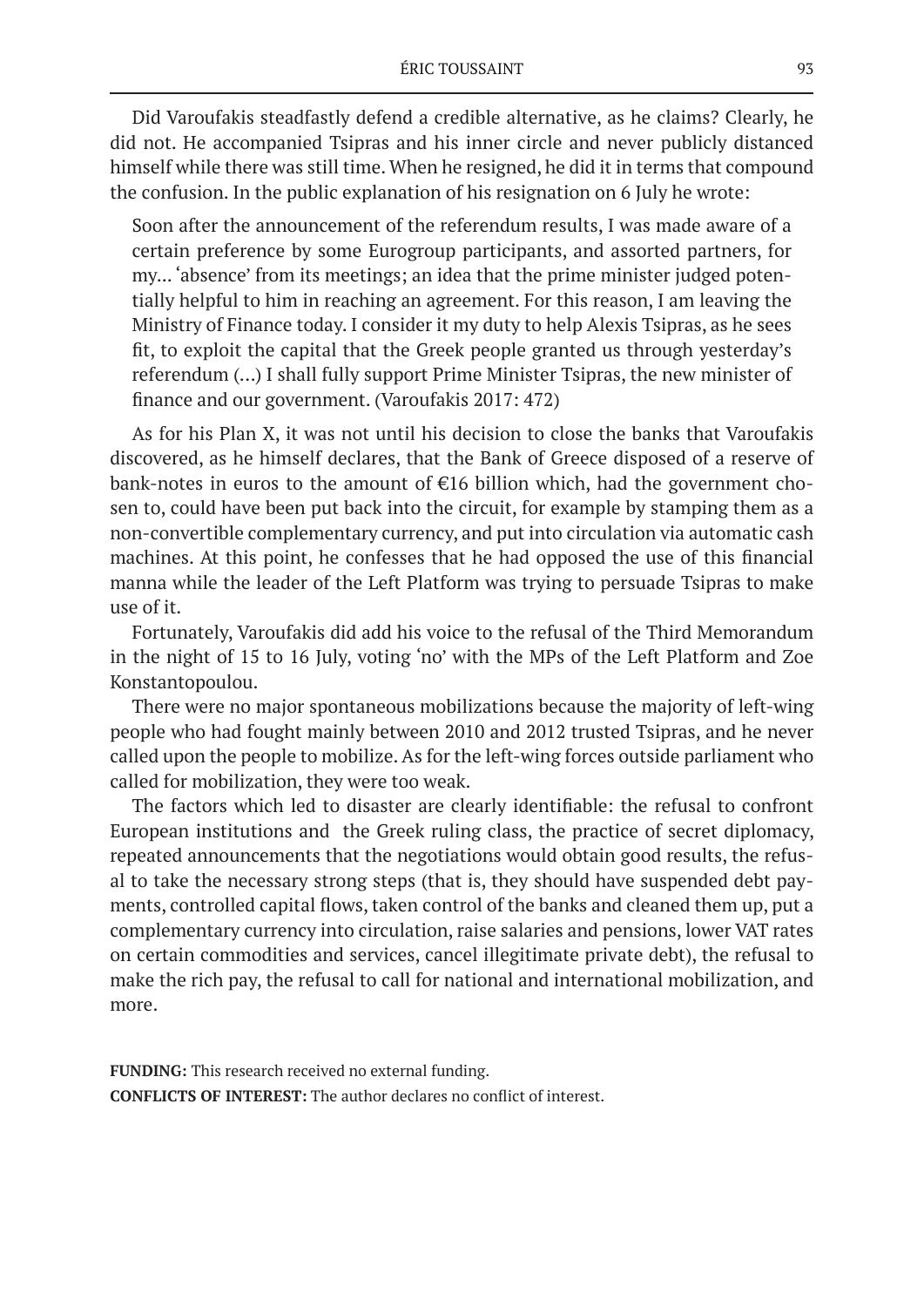# **REFERENCES**

- CADTM. 2015. "Audition de Philippe Legrain, ex-conseiller de Barroso, au Parlement grec (11 juin 2015): le gouvernement grec a tout intérêt à ne pas céder aux créanciers." Jun 12, Retrieved October 10, 2019 (http://www.cadtm.org/Audition-de-Philippe-Legrain-ex).
- CADTM. 2015b. "Illegitimacy, Illegality, Odiousness and Unsustainability of the August 2015 MoU and Loan Agreements." Oct 4, Retrieved October 10, 2019 (http:// www.cadtm.org/Illegitimacy-Illegality-Odiousness).
- CADTM. 2015c. "The Third Memorandum is Unsustainable just like the previous two." Oct 1, Retrieved October 10, 2019 (http://www.cadtm.org/The-Third-Memorandum-is).
- Dendrinou, Viktoria and Eleni Varvitsioti. 2019. *The Last Bluff: How Greece came faceto-face with financial catastrophe & the secret plan for its euro exit*. Athens: Papadopoulos Publisher.
- Euro Summit Statement. 2015. Brussels, July 12, Retrieved October 10, 2019 (https:// www.consilium.europa.eu/media/20353/20150712-eurosummit-statement-greece.pdf).
- Konstantopoulou, Zoe. 2015. "Discours prononcé par Zoé Konstantopoulou, lors de son élection en tant que Présidente du Parlement hellénique." *Committee for the Abolition of Illegitimate Debt,* Feb 14. Retrieved October 10, 2019 (http://www. cadtm.org/Discours-prononce-par-Zoe).
- Kouvelakis, Stathis. 2015. *La Grèce, Syriza et l'Europe néolibérale. Entretiens avec Alexis Cukier.* Translated by CADTM. Paris: La Dispute.
- New Left Project. 2015. "Syriza MPs revolt against the agreement." *New Left Project* Feb 28, Retrieved October 10, 2019 (http://www.newleftproject.org/index.php/ site/article\_comments/syriza\_mps\_revolt\_against\_the\_agreement?fbclid=IwAR2f\_t9qVML1kJxTUMe2kG1Agl71IJ40lvgoHP3xuCXVzHHCPct7n5P0vh0).
- Onaran, Ozlem. 2015. "Why Europe Needs A Debt Conference." *Committee for the Abolition of Illegitimate Debt,* June 30. Retrieved October 10, 2019 (http://www.cadtm. org/Why-Europe-Needs-A-Debt-Conference).
- Paumard, Emilie. 2015. "Audition de Panagiotis Roumeliotis (15 juin 2015), ex-représentant de la Grèce au FMI de mars 2010 à décembre 2011: «Il faut que les créanciers reconnaissent leurs responsabilités»." *Committee for the Abolition of Illegitimate Debt,* June 17. Retrieved October 10, 2019 (http://www.cadtm.org/ Audition-de-Panagiotis-Roumeliotis).
- *Preliminary Debt Sustainability Analysis for Greece*. 2015. Retrieved October 10, 2019 (https://web.archive.org/web/20150701094649/http:/www.referendum2015gov. gr/wp-content/uploads/2015/06/P.S.A.pdf).
- *Reforms for The Completion of the Current Program and Beyond.* 2015. Retrieved October 10, 2019 (https://web.archive.org/web/20150701094650/http:/www.referendum2015gov.gr/wp-content/uploads/2015/06/REFORMS-FOR-COMPLE-TION-OF-CURRENT-PROGRAM-1.pdf).
- Toussaint, Éric. 2015. "Eric Toussaint's speech at the presentation of the preliminary